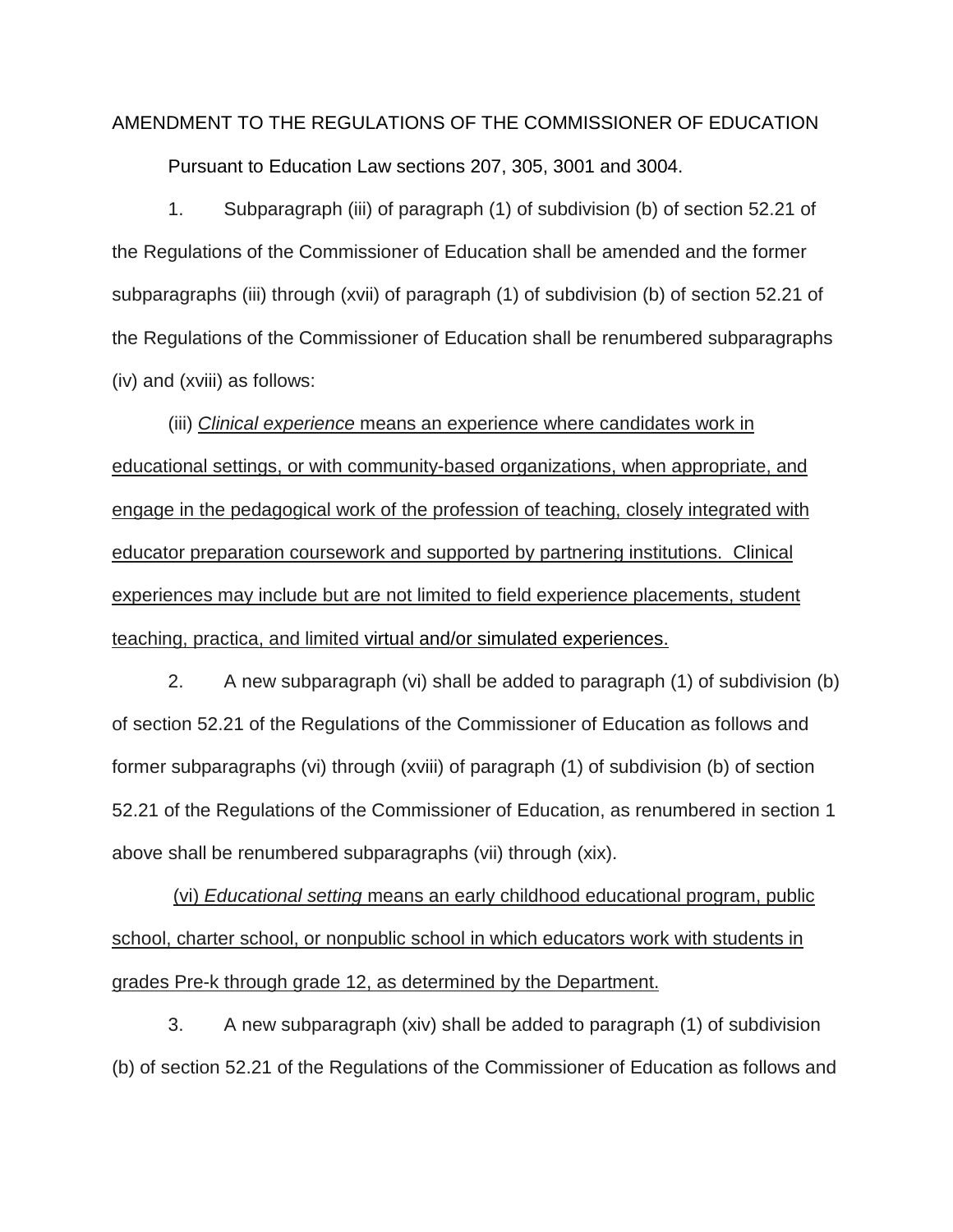formerly renumbered subparagraphs (xiv) through (xviii) of paragraph (1) of subdivision (b) of section 52.21 of the Regulations of the Commissioner of Education ,as renumbered in section 2 above, shall be renumbered subparagraphs (xv) through (xix).

(xiv) *School-based teacher educators* mean individuals who are employed in an educational setting and who work with teacher candidates during their clinical experiences as part of their registered program to promote their professional learning.

4. A new subparagraph (xx) shall be added to paragraph (1) of subdivision (b) of section 52.21 of the Regulations of the Commissioner of Education as follows:

(xx) *University-based teacher educators* mean individuals who are employed by a college or university with a registered teacher education program and who work with teacher candidates to promote their professional learning.

5. Clause (f) of subparagraph (i) of paragraph (2) of section 52.21 of the Regulations of the Commissioner of Education shall be amended as follows:

(f) Partnerships. [Institutions] (1) For registered programs with students that first enroll prior to the Fall 2022 semester*,* institutions shall demonstrate how they maintain formal relationships with local schools for the purpose of improving the preparation of teachers and improving teaching and learning at both the institutional and the elementary and/or secondary school levels.

(2) For registered programs with students who first enroll for the Fall 2022 semester and thereafter:

(i) Institutions shall demonstrate how they will maintain partnerships with one or more appropriate entities for the purpose of systematically aligning and improving the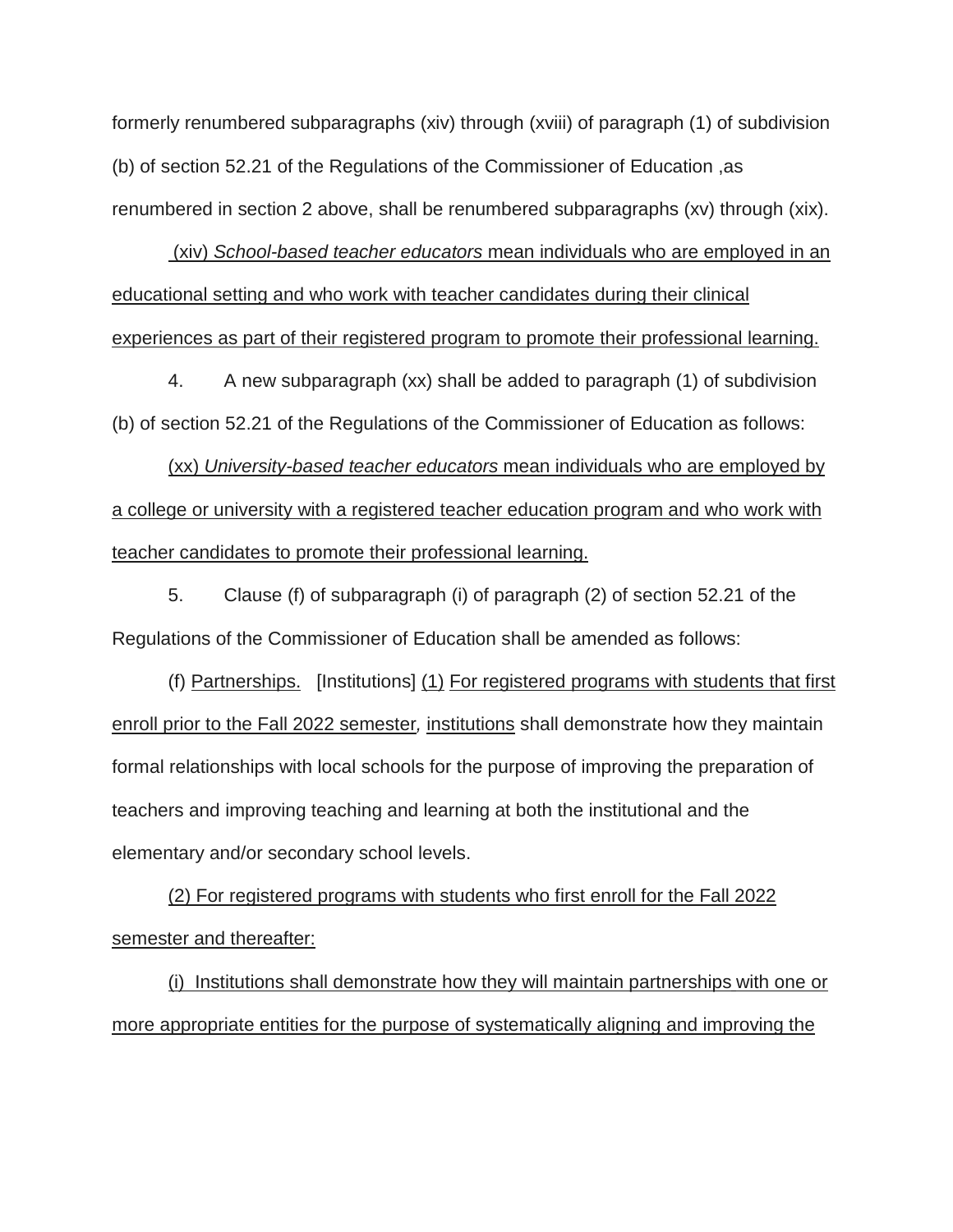preparation of teachers and improving teaching and learning for all involved in collaborative clinical experiences;

(ii) Institutions shall establish, maintain, and review memoranda of understanding or similar collaborative agreements with all educational settings, community-based organizations, and/or other appropriate entities in which teacher candidates are involved in clinical experiences as required in this section; and

(iii) Institutions that have partnerships with one or more community colleges for the purpose of developing and maintaining pathways into their teacher preparation program(s) shall be responsible to ensure that candidates have the opportunity to participate in clinical experiences during their community college program.

6. Item (i) of subclause (2) of clause (h) of subparagraph (i) of paragraph (2) of subdivision (b) of section 52.21 of the Regulations of the Commissioner of Education shall be amended as follows:

(i) Except as provided in item (*ii*) of this subclause, institutions shall meet the following staffing requirements: Institutions shall ensure that the majority of creditbearing courses in the program are offered by full-time teaching faculty. Faculty teaching assignments shall not exceed 12 semester hours per semester for undergraduate courses, or 9 semester hours per semester for graduate courses, or 21 semester hours per academic year for faculty who teach a combination of graduate and undergraduate courses, while still providing sufficient course offerings to allow students to complete their programs in the minimum time required for earning the degree. Individual faculty members shall not supervise more than 18 student teachers per semester. Supervision of clinical experiences, field experiences, practica, and student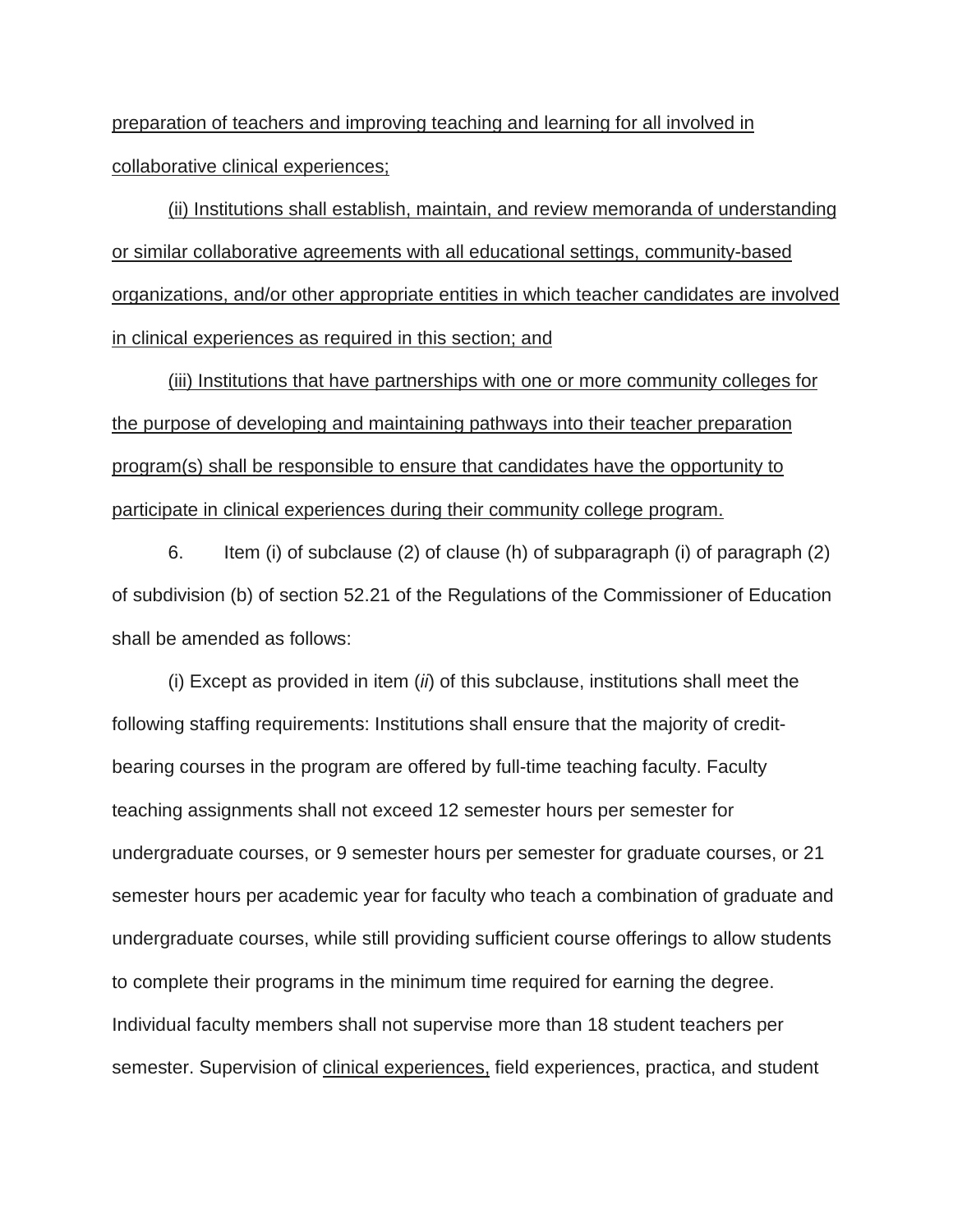teaching, as applicable, shall be considered by the institution in determining faculty load, and institutions shall demonstrate how such supervision is considered in determining faculty load.

7. Item (i) of subclause (2) of clause (c) of subparagraph (ii) of paragraph (2) of subdivision (b) of section 52.21 of the Regulations of the Commissioner of Education shall be amended as follows:

(*i*) For registered programs with students who first enroll prior to the Fall 2022 semester:

 $(A)$  . . .

 $(B)$ ...

A new item (*ii*) shall be added to subclause (2) of clause (c) of subparagraph (ii) of paragraph (2) of subdivision (b) of section 52.21 of the Regulations of the Commissioner of Education and the former items (*ii*) through (iv) shall be renumbered items (iii) through (v):

(*ii*) For registered programs with students who first enroll for the Fall 2022 semester and thereafter:

(A) All registered programs shall include at least 100 clock hours of field experiences related to coursework prior to student teaching or practica, provided that at least 15 of the 100 clock hours of field experiences shall include a focus on understanding the needs of students with disabilities.

(B) Student teaching or practicum.

(*I*) The program shall include a student teaching or practicum experience of at least a full semester of at least 14 weeks in length, full-time, in an educational setting,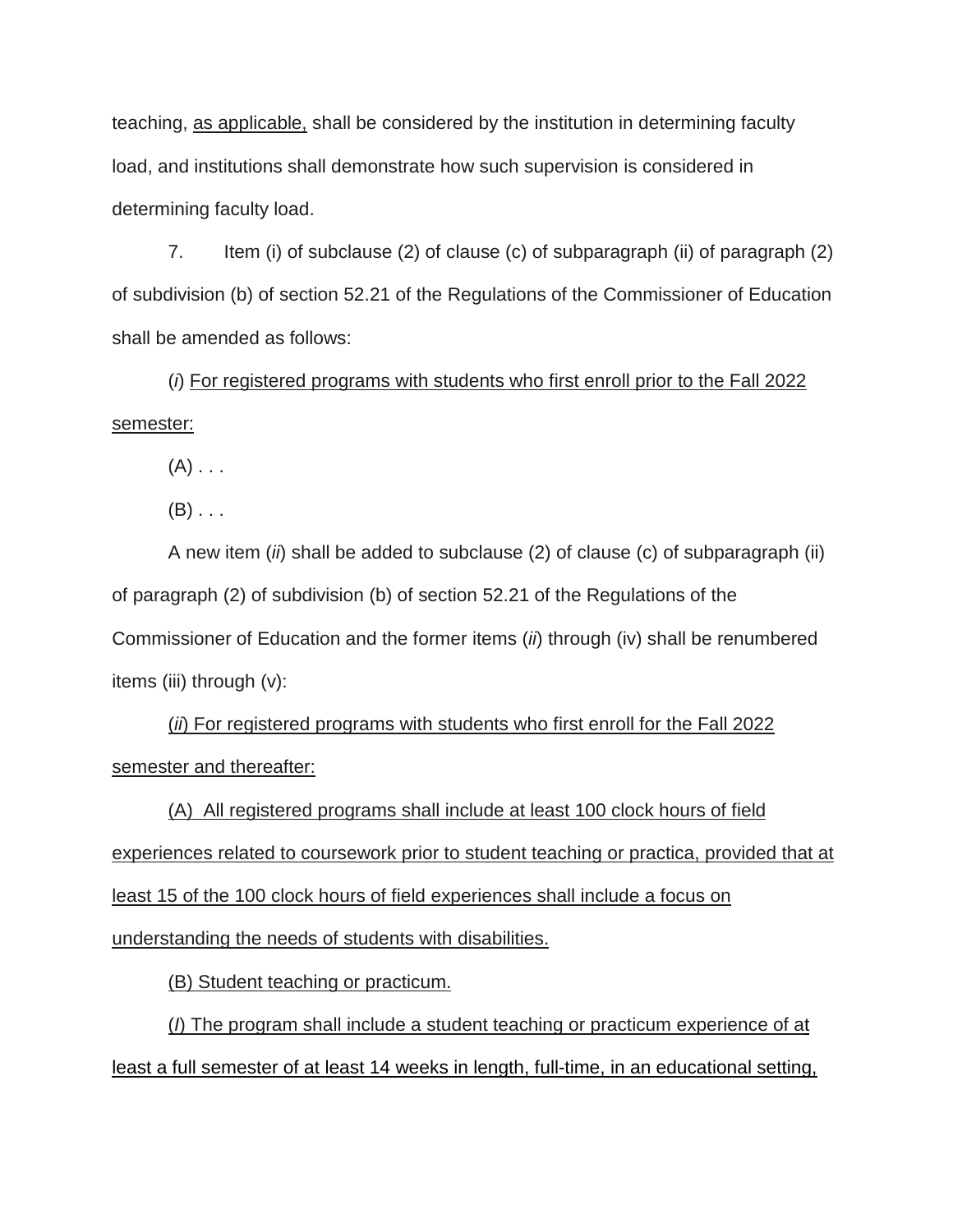and in alignment with the daily schedule and annual calendar of that educational setting; provided that candidates pursuing more than one certificate title may complete two placements of at least seven weeks or one placement of at least 14 weeks.

(*II*) The student teaching or practicum must address each of the applicable general and program-specific pedagogical core requirements for the program(s).

(*III*) The student teaching or practicum must be designed to provide candidates with opportunities to practice teaching skills identified in the New York State Teaching Standards in an educational setting in the subject area and grade level of the certificate title(s) sought, co-supervised by a university-based teacher educator and a certified school-based teacher educator.

(*IV*) For the student teaching experience, the candidate shall be credited with at least the number of semester hours required to obtain full-time status at the institution.

(C) The combination of clinical experiences must:

(*I*) meet or exceed the specific requirements for the certificate title(s) as described in paragraph (3) of this subdivision; and

(*II*) address the full range of student developmental levels required by the certificate title(s) sought, as prescribed in paragraph (3) of this subdivision.

(D) Limited exemption for certain experienced teachers.

(*I*) Qualifying for the limited exemption: A candidate who is enrolled in a graduate-level program leading to certification in one or more certificates shall be exempt from the clock hour requirements for clinical experiences set forth in section 52.21(b)(2)(ii)(c)(2)(*ii*)(A) and from the full semester requirement for student teaching as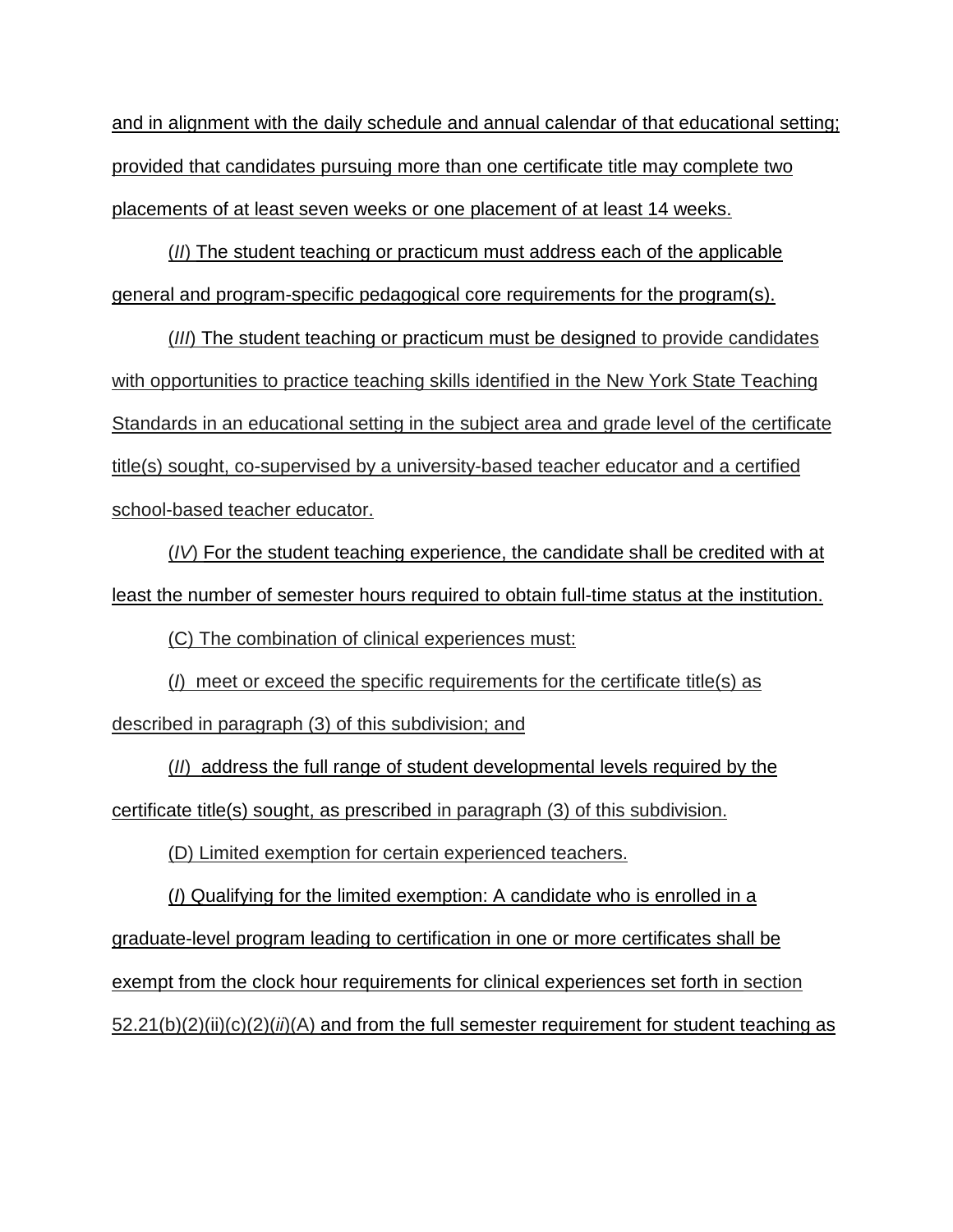described in section 52.21(b)(2)(ii)(c)(2)(*ii*)(B) if such candidate satisfies one or more of the following conditions:

(**1**) has completed a New York State registered teacher preparation program prior to enrollment in the graduate-level program and holds an Initial and/or Professional certificate in one or more classroom teacher certificate titles; or

(**2**) holds National Board certification; or

(**3**) has demonstrated at least one year of effective teaching under a valid New York State or out-of-state teaching license or certificate. The candidate shall provide to the program written documentation from his or her supervisor(s), principal(s), or employing school district's human resources officer, documenting completion of at least one year of effective teaching.

(*II*) Requirements for candidates who qualify for the limited exemption:

(**1**) For each certificate title sought, such candidates shall complete at least 50 clock hours of student teaching or practica, unless otherwise prescribed in section 52.21(b)(3).

(**2**) Such experiences must include a focus on the applicable program-specific pedagogical core requirements for that certificate title prescribed in section 52.21(b)(3).

(**3**) Such student teaching or practica must occur with actual students in educational settings appropriate to the certificate title sought.

(E) Requirements for university-based teacher educators and school-based teacher educators.

(*I*) University-based teacher educators engaged in clinical supervision shall: (**1**) be involved in program development as appropriate; and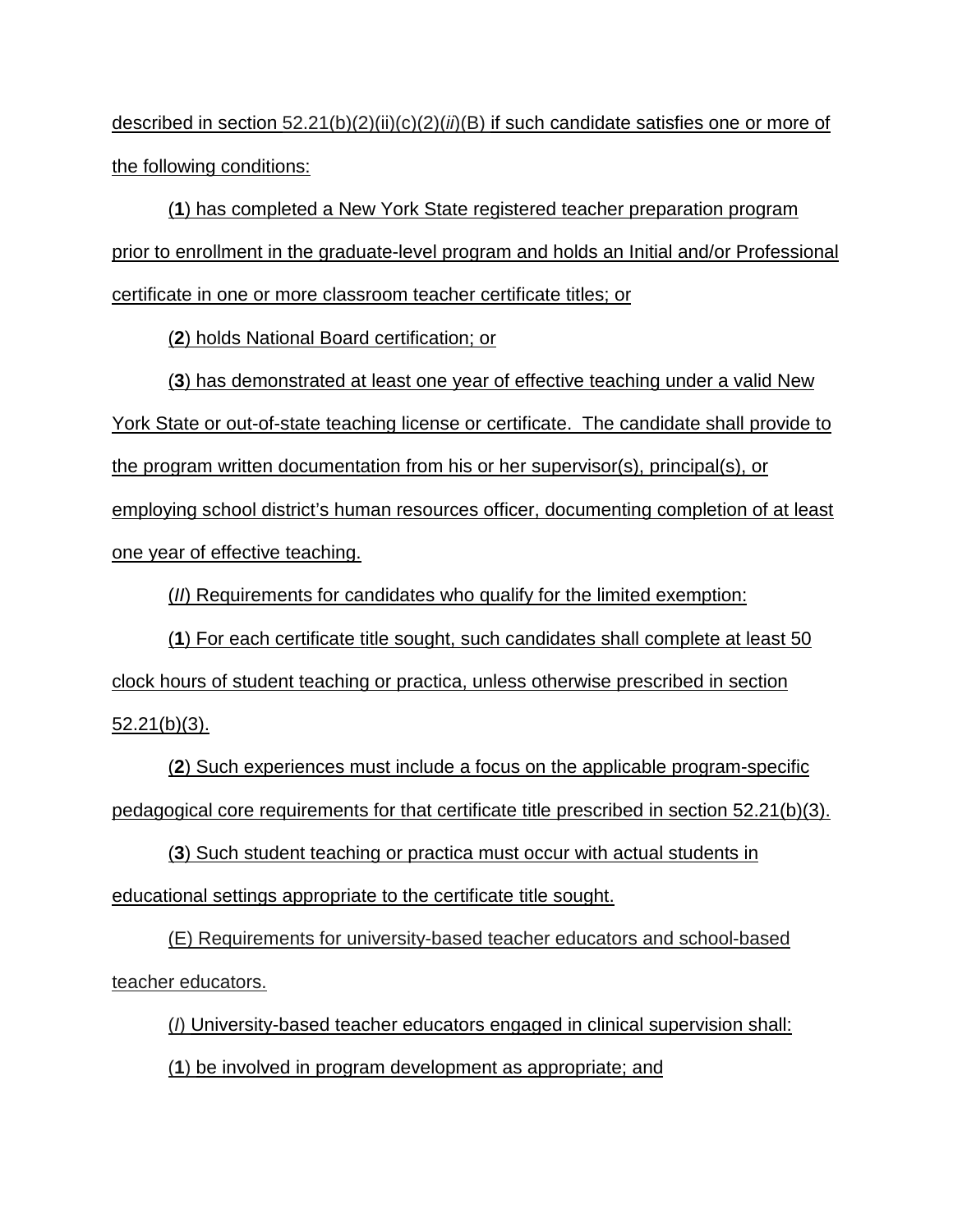(**2**) have at least three years of full-time teaching or related experience in any grade, pre-kindergarten through 12.

(*II*) School-based teacher educators who work with candidates during student teaching must:

(**1**) be certified in the subject area of certification sought by the teacher candidate or in a related area; and

(**2**) have at least three years of full-time teaching experience or the equivalent, in an educational setting, in the subject area of certification sought by the teacher candidate or in a related area; and

(**3**) be designated by the school or district as a school-based teacher educator; or be rated effective or highly effective in their most recent annual professional performance review or other evaluation conducted pursuant to section 3012-d of the Education Law or other applicable law and regulation; or hold a national board certificate.

(*III*) School-based and university-based teacher educators who work with candidates during student teaching shall participate in professional learning that focuses on the provision of effective clinical supervision. Such professional learning shall be designed and/or implemented by the partnership described in section 52.21(2)(i)(f).

8. Renumbered item (iv) of subclause (2) of clause (c) of subparagraph (ii) of paragraph (2) of subdivision (b) of section 52.21 of the Regulations of the Commissioner of Education shall be amended -to read as follows as follows and renumbered item (v) of subclause (2) of clause (c) of subparagraph (ii) of paragraph (2)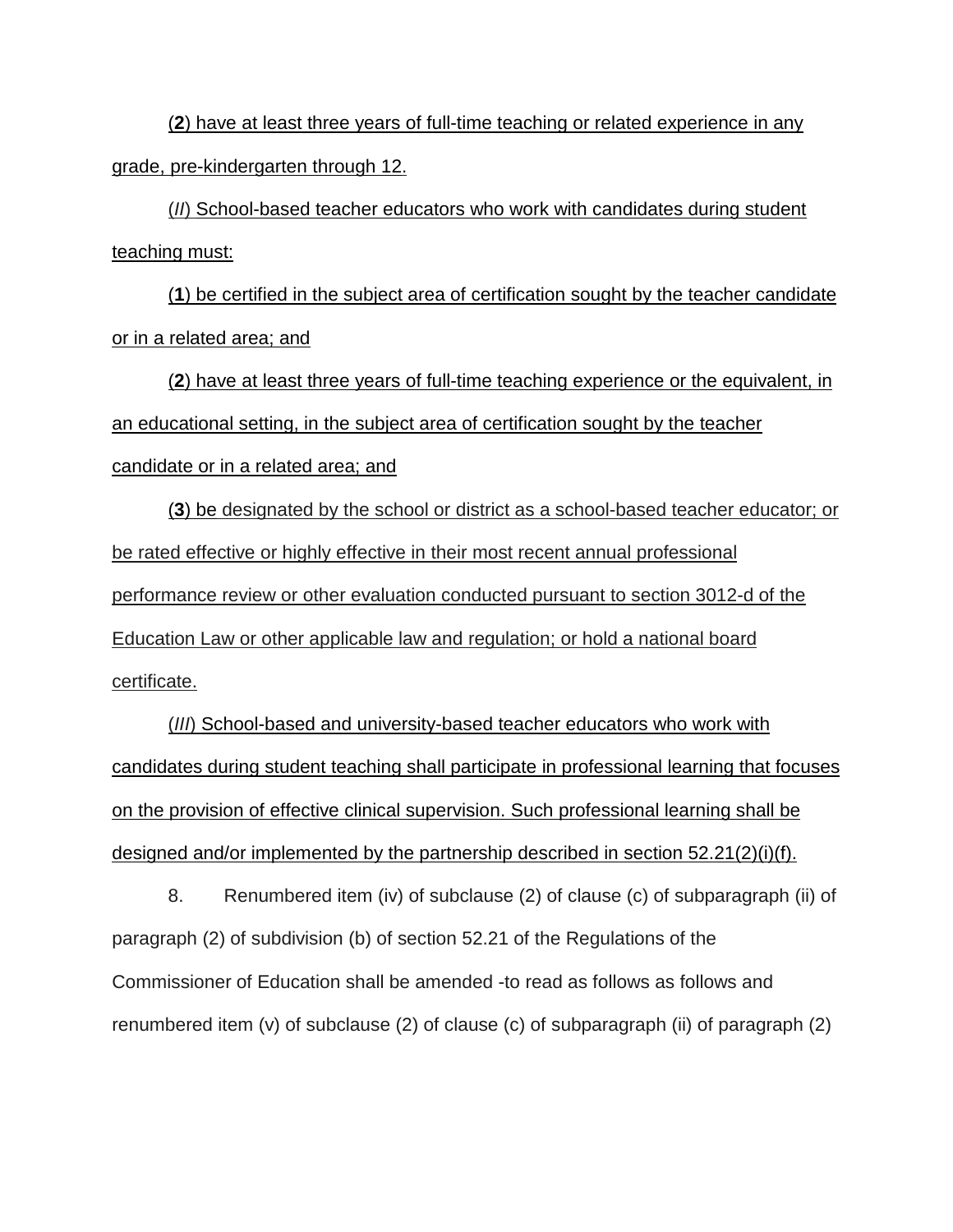of subdivision (b) of section 52.21 of the Regulations of the Commissioner of Education shall be renumbered item (vi) and a new item (v) shall be added as follows:

(iv) Upon written application by the institution, the commissioner may grant a time-limited approval for an alternate model for clinical experiences, field experiences and college- supervised student teaching or practica, as applicable, provided that the institution adequately demonstrates the success or potential success of such model, including through the use of research [or has an adequate plan for demonstrating that the model will be successful].

(v) In the case of alternate models that include college-supervised student teaching or clinical experiences conducted when a candidate is employed by a school district or BOCES under a pre-professional teaching assistant certificate pursuant to Part 80 of this Title, the institution and employing school district or BOCES will provide candidate(s) holding such certificate with the same and/or similar student teaching or clinical experience as required under this section while employed at the school district or BOCES. No approval from the commissioner is required for such alternate models nor shall they be time limited.

9. Subclause (2) of clause (b) of subparagraph (i) of paragraph (3) of subdivision (b) of section 52.21 of the Regulations of the Commissioner of Education shall be amended and a new subclause (3) shall be added to clause (b) as follows:

(2) For registered programs with students who first enroll prior to the Fall 2022 semester, the program shall require field experiences and student-teaching experiences with children in each of the three early childhood groups, pre-kindergarten, kindergarten, and grades 1 through 2, through the combined field experiences and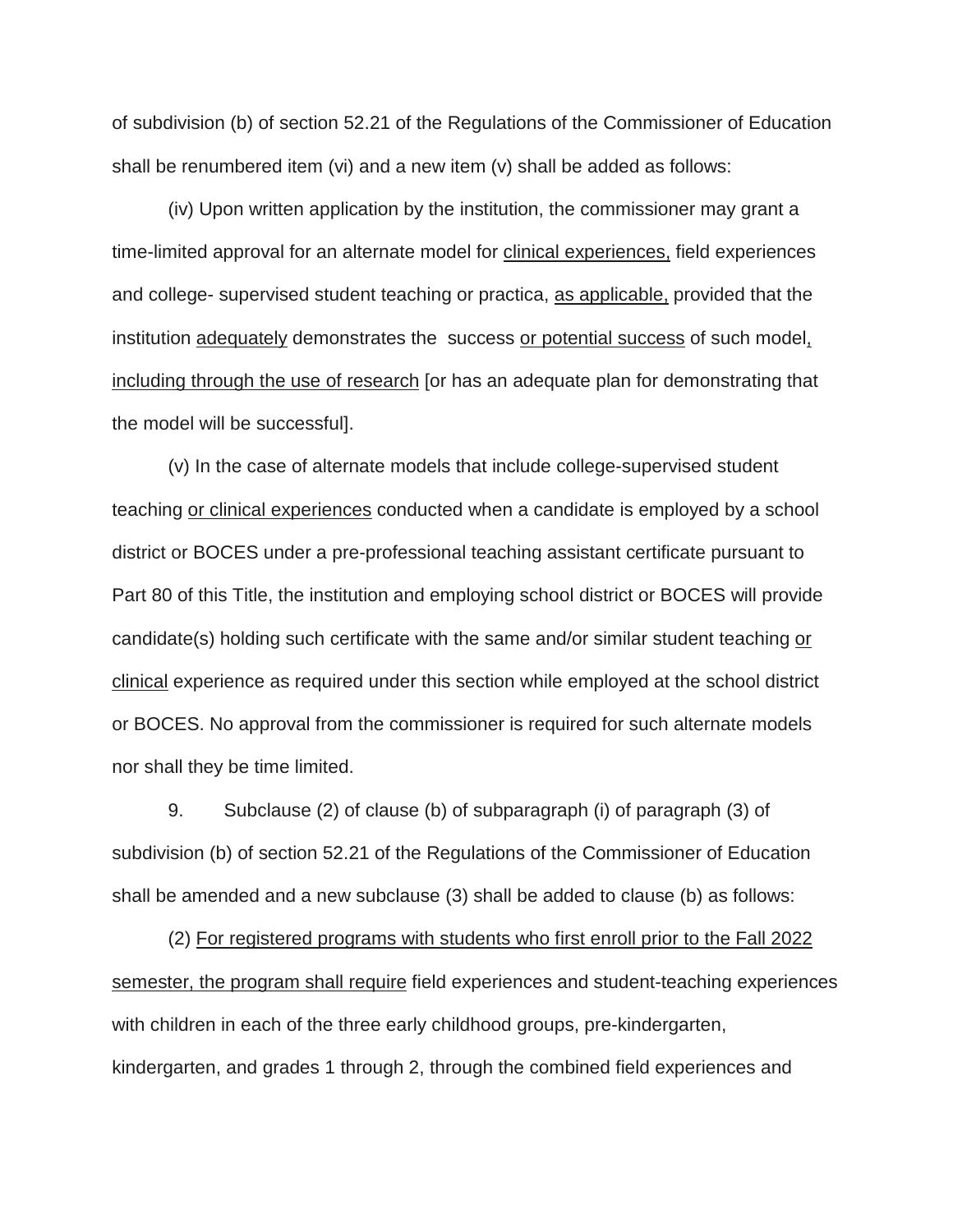student-teaching experience, and for programs with at least two student-teaching experiences, student teaching with at least two of these three groups. The time requirements for field experience, student teaching and practica of item (2)(ii)(*c*)(*2*)(*i*) of this subdivision shall not be applicable for candidates holding another classroom teaching certificate or for candidates who are simultaneously preparing for another classroom teaching certificate and completing the full field experience, student teaching and practica requirement for that other certificate. In such instances, the programs shall require such candidates to complete at least 50 clock hours of field experiences and at least 20 days of practica or student teaching with students in early childhood, including experiences with each of the three early childhood groups.

(3) For registered programs with students who first enroll for the Fall 2022 semester and thereafter, the program shall require the combination of clinical experiences to provide candidates with experiences with children in each of the three early childhood groups, pre-kindergarten, kindergarten, and grades 1 through 2, in accordance with the requirements in subclause  $(b)(2)(ii)(c)(2)$  of this section.

10. Subclause (2) of clause (b) of subparagraph (ii) of paragraph (3) of subdivision (b) of section 52.21 of the Regulations of the Commissioner of Education shall be amended as follows and a new subclause (3) shall be added to clause (b) as follows:

(2) For registered programs with students who first enroll prior to the Fall 2022 semester, the program shall require field experiences and student-teaching experiences in both childhood education settings, grades 1 through 3 and grades 4 through 6. The time requirements for field experience, student teaching and practica of item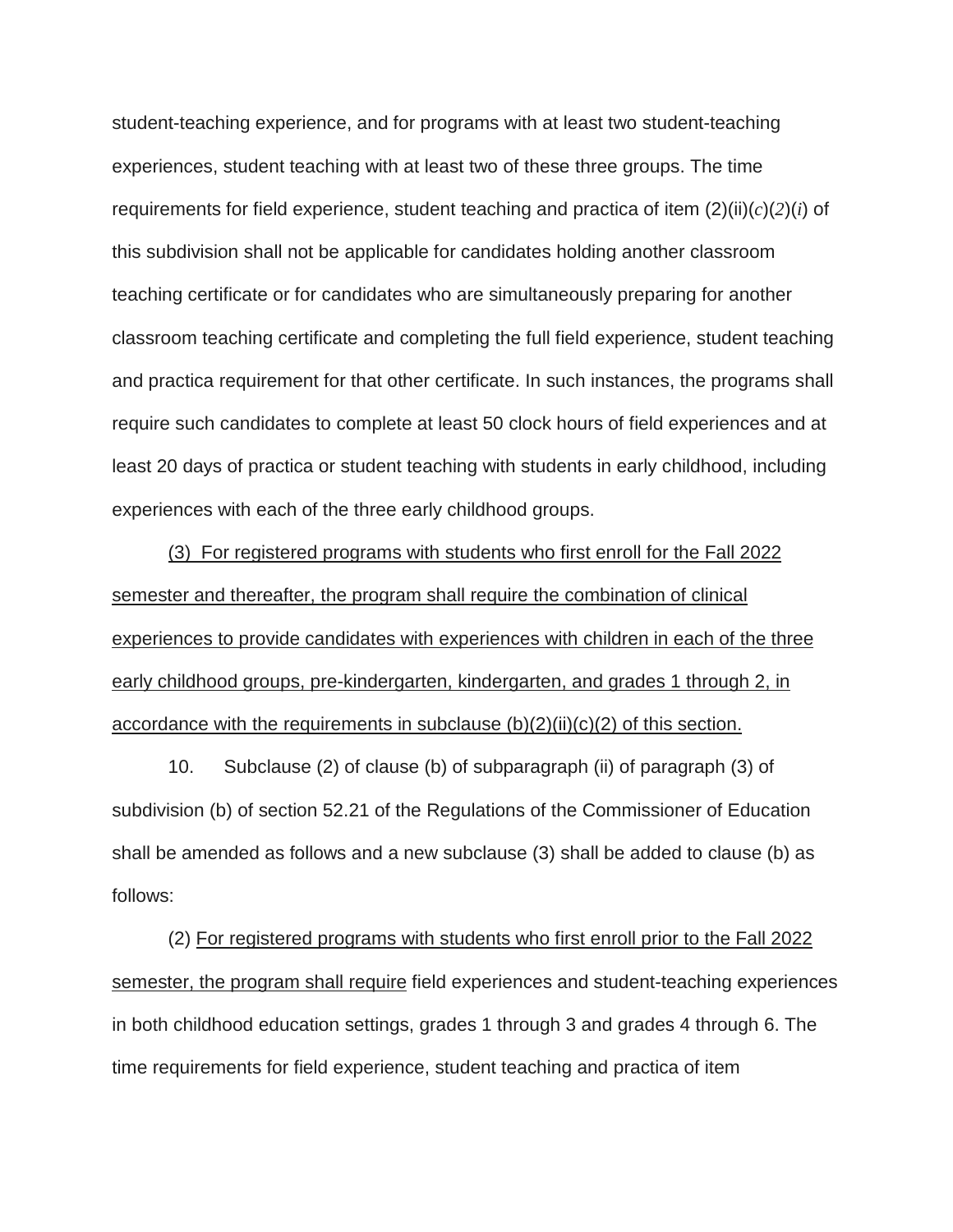$(2)(ii)(c)(2)(i)$  of this subdivision shall not be applicable for candidates holding another classroom teaching certificate or for candidates who are simultaneously preparing for another classroom teaching certificate and completing the full field experience, student teaching and practica requirement for that other certificate. In such instances, the programs shall require such candidates to complete at least 50 clock hours of field experiences, practica, or student teaching with students in childhood education, including experiences in both childhood education settings.

(3) For registered programs with students who first enroll for the Fall 2022 semester and thereafter, the program shall require the combination of clinical experiences to provide candidates with experiences in both childhood education settings, grades 1 through 3 and grades 4 through 6, in accordance with the requirements in subclause  $(b)(2)(ii)(c)(2)$  of this section.

11. Subclause (2) of clause (b) of subparagraph (iii) of paragraph (3) of subdivision (b) of section 52.21 of the Regulations of the Commissioner of Education shall be amended as follows and a new subclause (3) shall be added to clause (b) as follows:

(2) For registered programs with students who first enroll prior to the Fall 2022 semester, the program shall require student-teaching experiences in both middle childhood settings, grades 5 through 6 and 7 through 9 for programs with at least two 20 day student-teaching experiences; and for programs with one student-teaching experience, combined field experiences and student teaching in both middle childhood settings, grades 5 through 6 and grades 7 through 9. The time requirements for field experience, student teaching and practica of item (2)(ii)(*c*)(*2*)(*i*) of this subdivision shall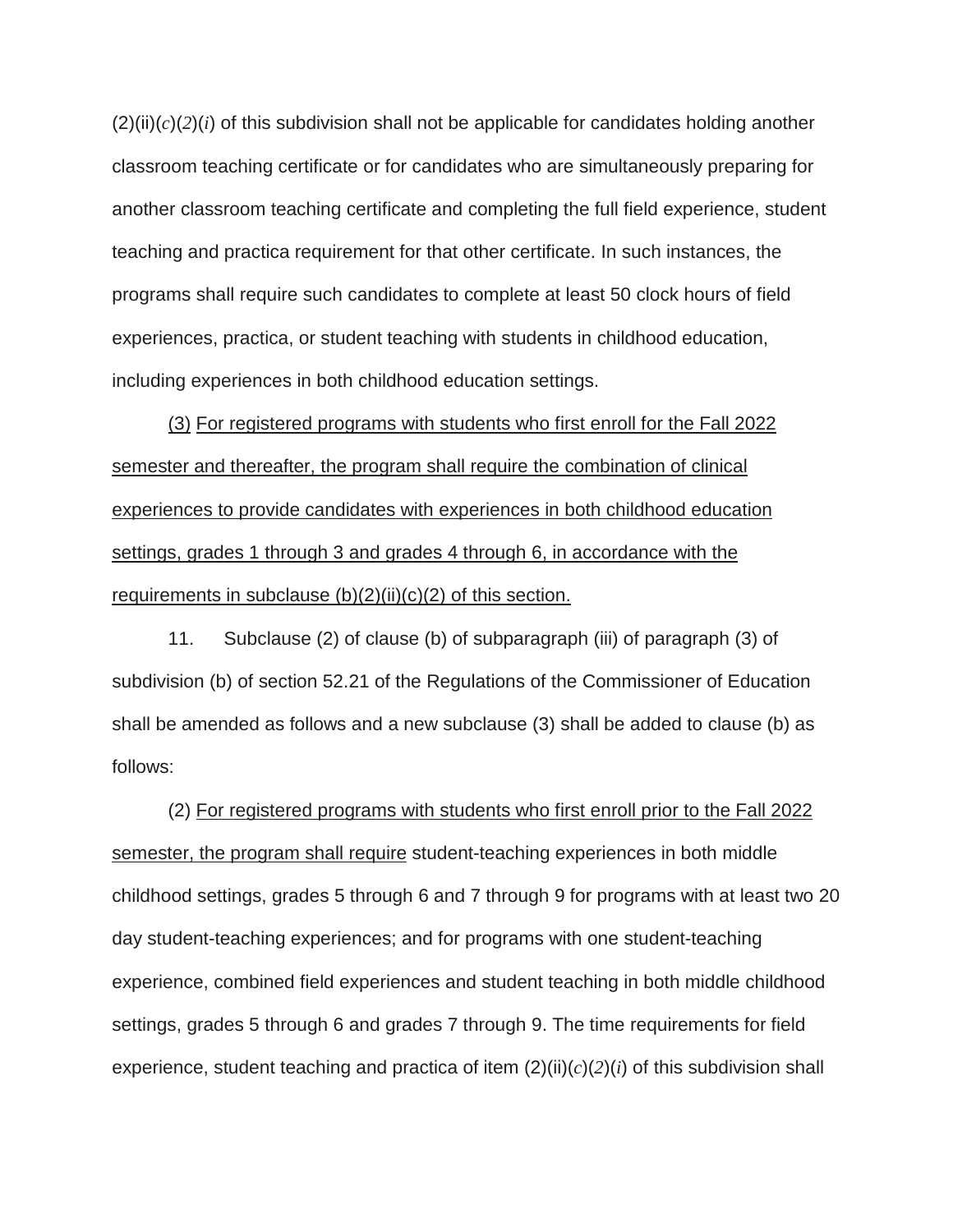not be applicable for candidates holding another classroom teaching certificate or for candidates who are simultaneously preparing for another classroom teaching certificate and completing the full field experience, student teaching and practica requirement for that other certificate. In such instances, the program shall require such candidates to complete at least 50 clock hours of field experiences, practica, or student teaching with middle childhood students, including experiences in both middle childhood settings, grades 5 through 6 and grades 7 through 9.

(3) For registered programs with students who first enroll in the Fall 2022 semester and thereafter, the program shall require the combination of clinical experiences to provide candidates with experiences in both middle childhood settings, grades 5 through 6 and 7 through 9, in accordance with the requirements in subclause  $(b)(2)(ii)(c)(2)$  of this section.

12. Subclause (2) of clause (b) of subparagraph (iv) of paragraph (3) of subdivision (b) of section 52.21 of the Regulations of the Commissioner of Education shall be amended as follows and a new subclause (3) shall be added to clause (b) as follows:

(2) For registered programs with students who first enroll prior to the Fall 2022 semester, the program shall require student-teaching experiences in both adolescence education settings, grades 7 through 9 and grades 10 through 12 for programs with at least two 20 day student-teaching experiences; and for programs with one studentteaching experience, combined field experiences and student teaching in both adolescence education settings, grades 7 through 9 and grades 10 through 12. The time requirements for field experience, student teaching and practica of item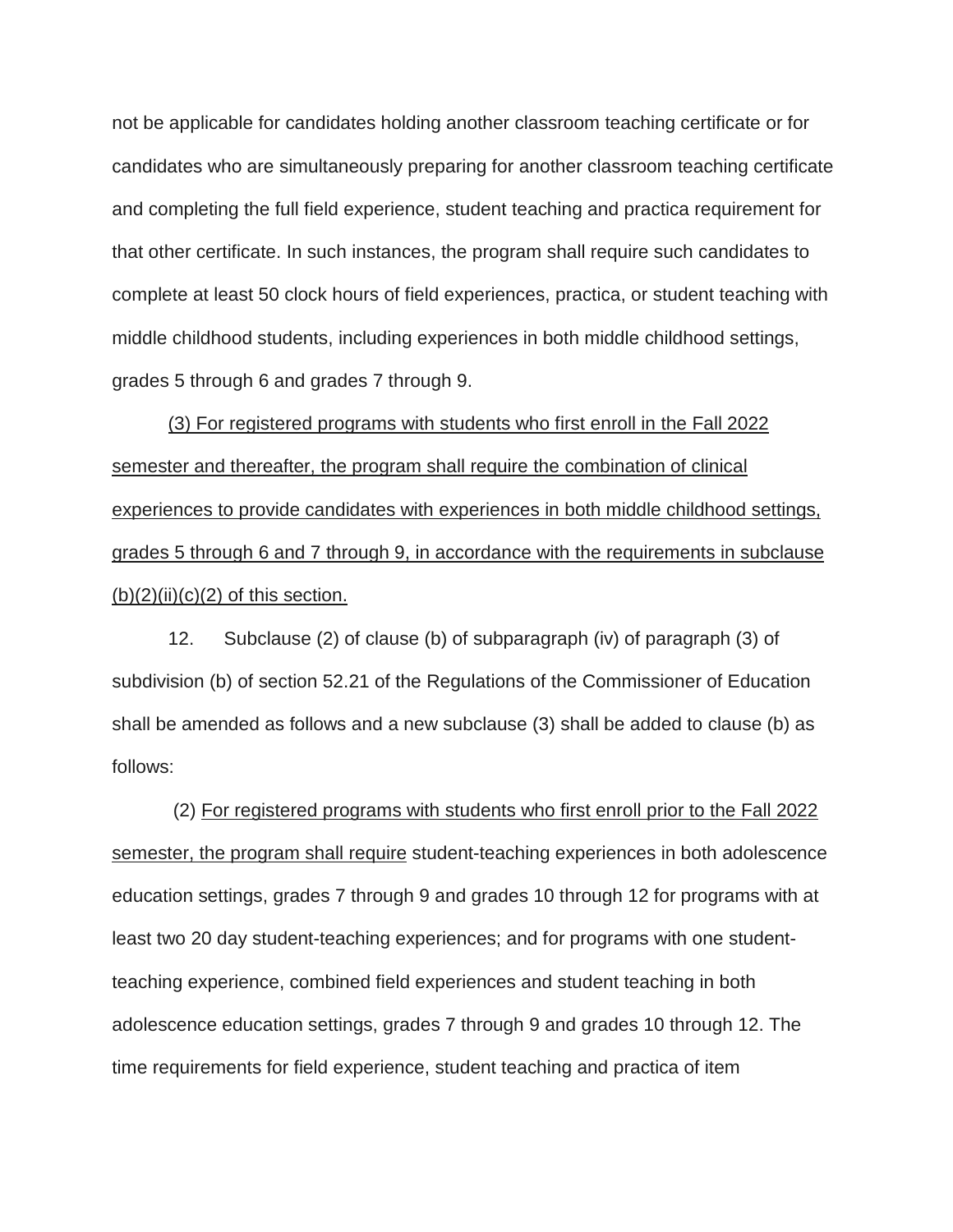$(2)(ii)(c)(2)(i)$  of this subdivision shall not be applicable for candidates holding another classroom teaching certificate or candidates who are simultaneously preparing for another classroom teaching certificate and completing the full field experience, student teaching and practica requirement for that other certificate. In such instances, programs shall require such candidates to complete at least 50 clock hours of field experiences, practica, or student teaching with students in adolescence, including experiences in both adolescence education settings, grades 7 through 9 and grades 10 through 12.

(3) For registered programs with students who first enroll in the Fall 2022 semester and thereafter, the program shall require the combination of clinical experiences to provide candidates with experiences in both adolescence education settings, grades 7 through 9 and grades 10 through 12, in accordance with the requirements in subclause  $(b)(2)(ii)(c)(2)$  of this section.

13. Subclause (2) of clause (b) of subparagraph (v) of paragraph (3) of subdivision (b) of section 52.21 of the Regulations of the Commissioner of Education shall be amended as follows and a new subclause (3) shall be added to clause (b) as follows:

(2) For registered programs with students who first enroll prior to the Fall 2022 semester, the program shall require student-teaching experiences of the special subject in both settings, pre-kindergarten through grade 6 and grades 7 through 12 for programs with at least two 20 day student-teaching experiences; and for programs with one student-teaching experience, combined field experiences and student teaching of the special subject in both settings, pre-kindergarten through grade 6 and grades 7 through 12. The time requirements for field experience, student teaching and practica of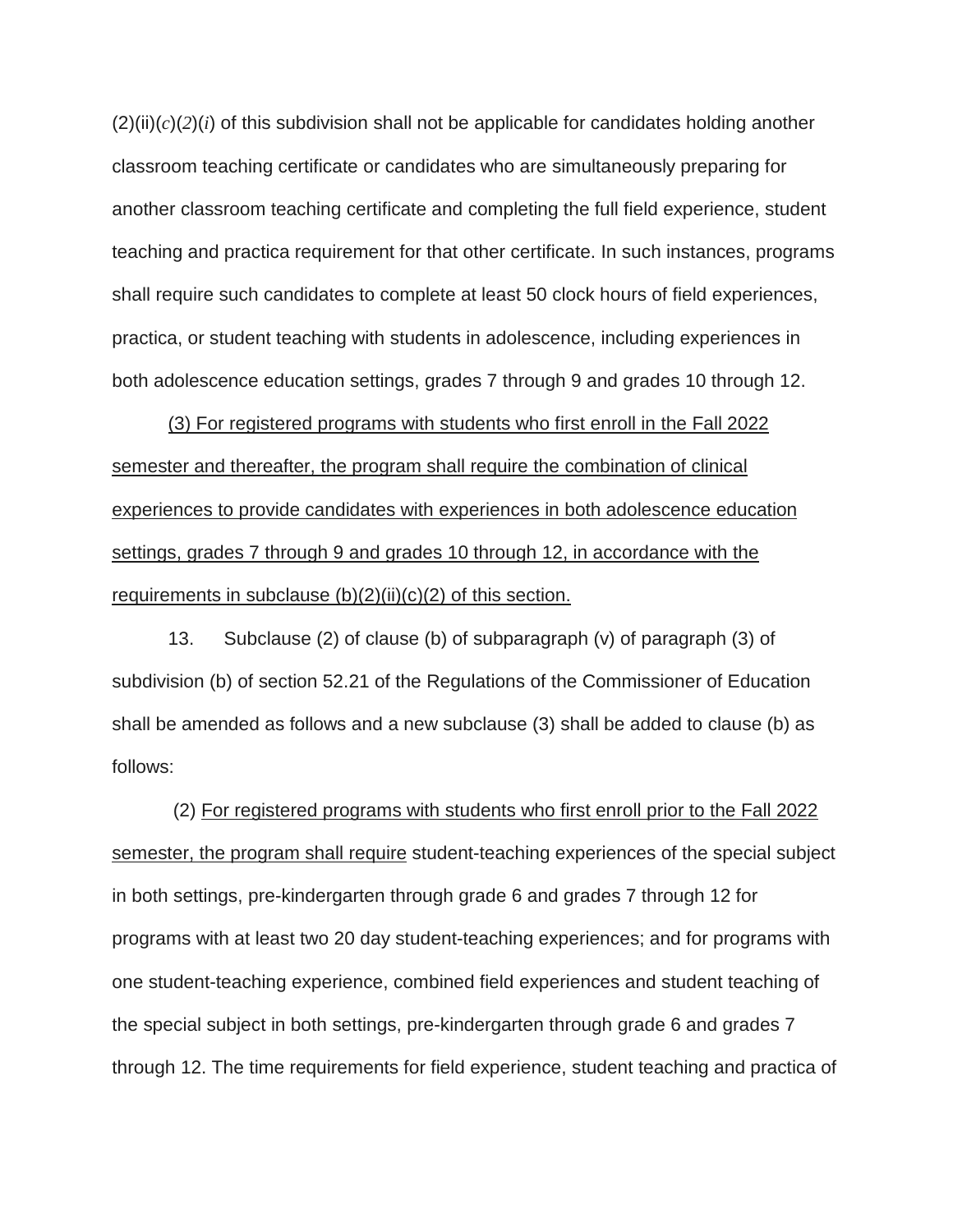item  $(2)(ii)(c)(2)(i)$  of this subdivision shall not be applicable for candidates holding another classroom teaching certificate or candidates who are simultaneously preparing for another classroom teaching certificate and completing the full field experience, student teaching and practica requirement for that other certificate. In such instances, the programs shall require such candidates to complete at least 50 clock hours of field experiences, practica, or student teaching with students in the special subject class, including experiences in both settings, pre-kindergarten through grade 6 and grades 7 through 12.

(3) For registered programs with students who first enroll in the Fall 2022 semester and thereafter, the program shall require the combination of clinical experiences to provide candidates with experiences of the special subject in both settings, pre-kindergarten through grade 6 and grades 7 through 12, in accordance with the requirements in subclause  $(b)(2)(ii)(c)(2)$  of this section.

14. Subclause (2) of clause (b) of subparagraph (vi) of paragraph (3) of subdivision (b) of section 52.21 of the Regulations of the Commissioner of Education shall be amended as follows and a new subclause (3) shall be added to clause (b) as follows:

(2) For registered programs with students who first enroll prior to the Fall 2022 semester, the program shall require field experiences and student-teaching experiences with students with disabilities across the age/grade range of the student developmental level of the certificate, through combined field experiences and student-teaching experiences, and for programs with at least two student-teaching experiences, student teaching in two settings as appropriate to the certificate: pre-K through kindergarten and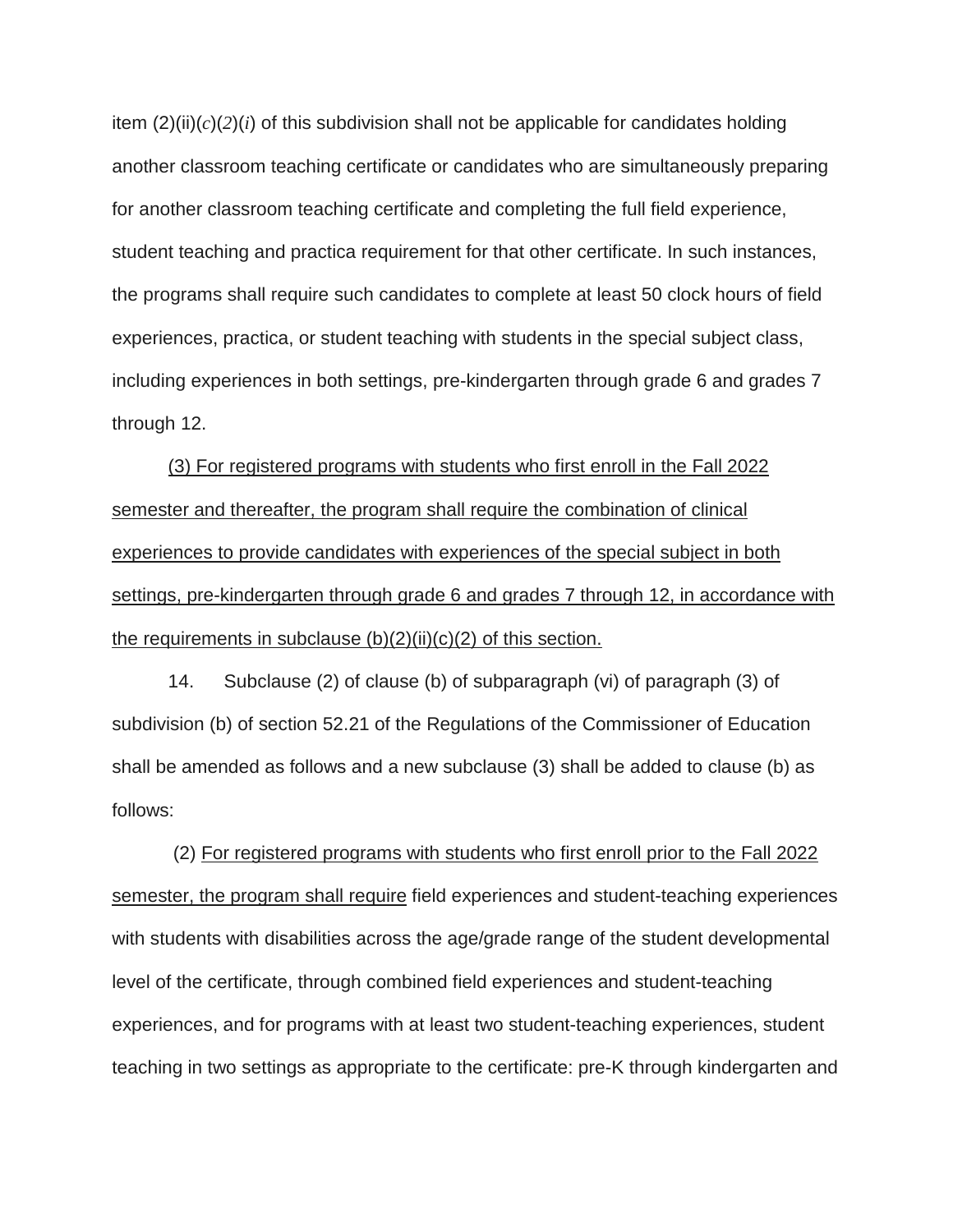grades 1 through 2; or grades 1 through 3 and grades 4 through 6; or grades 5 through 6 and grades 7 through 9 for programs registered prior to September 2, 2011; or grades 7 through 9 and grades 10 through 12. The time requirements for field experience, student teaching and practica of item  $(2)(ii)(c)(2)(i)$  of this subdivision shall not be applicable for candidates holding another classroom teaching certificate or candidates who are simultaneously preparing for another classroom teaching certificate and completing the full field experience, student teaching and practica requirement for that other certificate. In such instances, the programs shall require such candidates to complete at least the equivalent of 50 clock hours of field experiences and at least 20 days of practica or student teaching with students with disabilities, including experiences across the age/grade range of the student developmental level of the certificate.

(3) For registered programs with students who first enroll in the Fall 2022 semester and thereafter, the program shall require the combination of clinical experiences to provide candidates with experiences with students with disabilities across the age/grade range of the student developmental level of the certificate, in accordance with the requirements in subclause  $(b)(2)(ii)(c)(2)$  of this section.

15. Subclause (2) of clause (b) of subparagraph (vii) of paragraph (3) of subdivision (b) of section 52.21 of the Regulations of the Commissioner of Education shall be amended as follows and a new subclause (3) shall be added to clause (b) as follows:

(2) For registered programs with students who enroll prior to the Fall 2022 semester, the program shall require field experiences, student teaching or practica with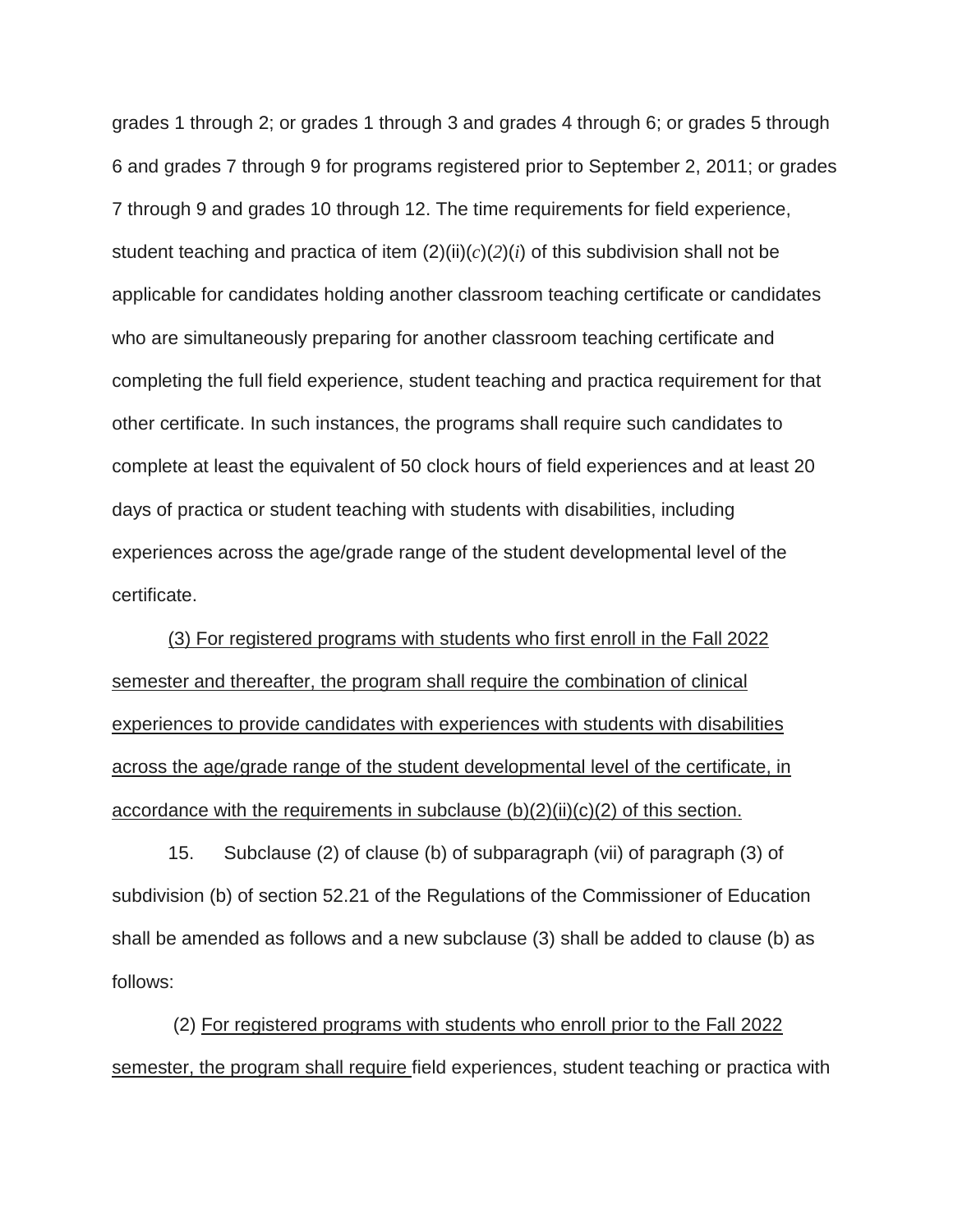students who are deaf or hard-of-hearing, which includes experiences at each of the four developmental levels: early childhood, childhood, middle childhood, and adolescence, provided that if a program has at least two student-teaching experiences, student teaching shall include experiences at the early childhood or childhood level and also at the middle childhood or adolescence level. The time requirements for field experience, student teaching and practica of item  $(2)(ii)(c)(2)(i)$  of this subdivision shall not be applicable for candidates holding another classroom teaching certificate or candidates who are simultaneously preparing for another classroom teaching certificate and completing the full field experience, student teaching and practica requirement for that other certificate. In such instances, the programs shall require such candidates to complete at least 50 clock hours of field experiences and at least 20 days of practica or student teaching with students who are deaf or hard-of-hearing.

(3) For registered programs with students who first enroll for the Fall 2022 semester and thereafter, the program shall require the combination of clinical experiences to provide candidates with experiences with students who are deaf or hardof-hearing, including experiences at each of the four developmental levels: early childhood, childhood, middle childhood, and adolescence, in accordance with the requirements in subclause  $(b)(2)(ii)(c)(2)$  of this section.

16. Subclause (2) of clause (b) of subparagraph (viii) of paragraph (3) of subdivision (b) of section 52.21 of the Regulations of the Commissioner of Education shall be amended as follows and a new subclause (3) shall be added to clause (b) as follows: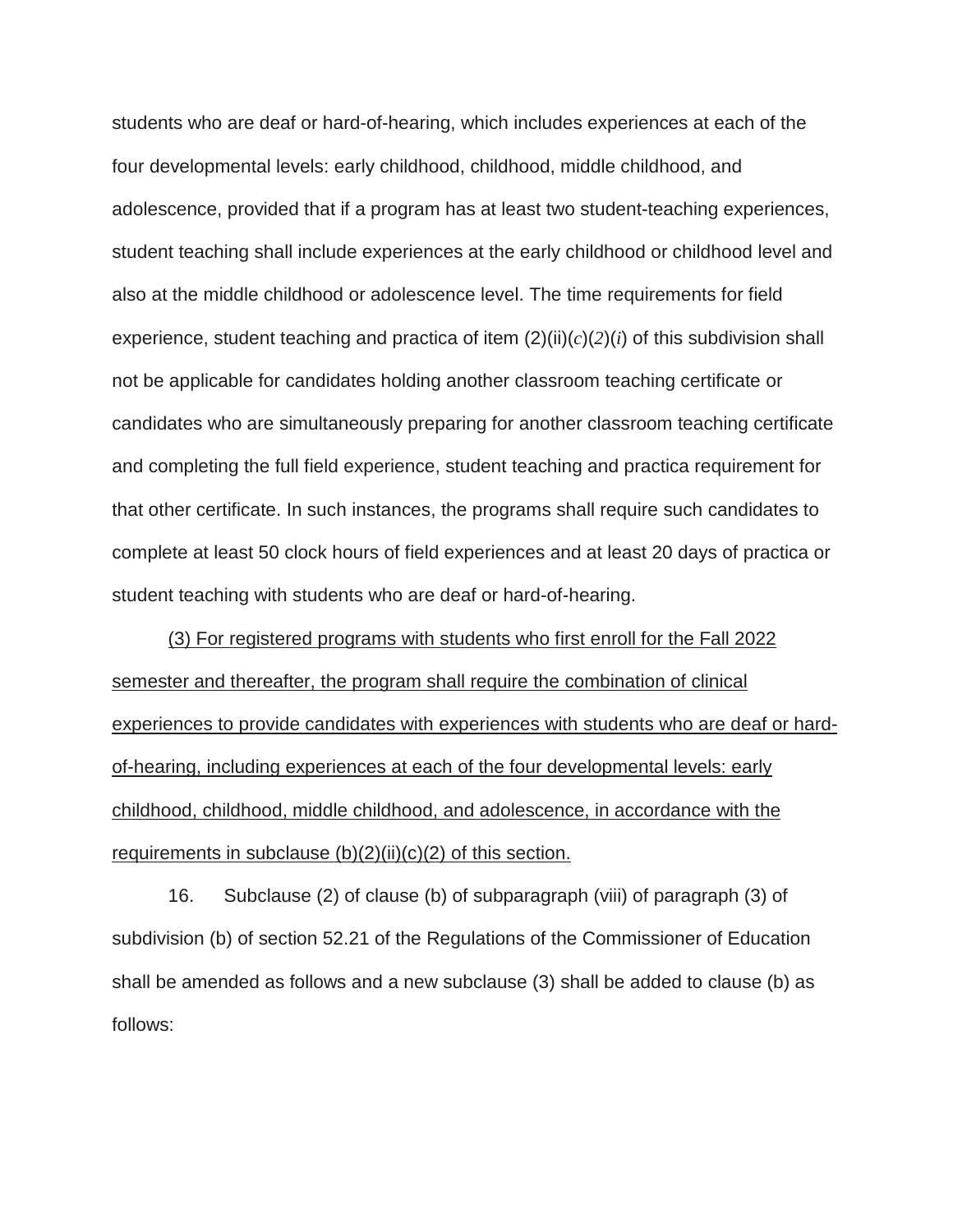(2) For registered programs with students who first enroll prior to the Fall 2022 semester, the program shall require field experiences, student teaching or practica with students who are blind or visually impaired, which includes experiences at each of the four developmental levels: early childhood, childhood, middle childhood and adolescence, provided that if a program has at least two student-teaching experiences, student teaching shall include experiences at the early childhood or childhood level and also at the middle childhood or adolescence level. The time requirements for field experience, student teaching and practica of item  $(2)(ii)(c)(2)(i)$  of this subdivision shall not be applicable for candidates holding another classroom teaching certificate or candidates who are simultaneously preparing for another classroom teaching certificate and completing the full field experience, student teaching and practica requirement for that other certificate. In such instances, the programs shall require such candidates to complete at least 50 clock hours of field experiences and at least 20 days of practica or student teaching with students who are blind or visually impaired.

(3) For registered programs with students that first enroll for the Fall 2022 semester and thereafter, the program shall require the combination of clinical experiences to provide candidates with experiences with students who are blind or visually impaired, including experiences at each of the four developmental levels: early childhood, childhood, middle childhood and adolescence, in accordance with the requirements in subclause  $(b)(2)(ii)(c)(2)$  of this section.

17. Item (ii) of subclause (2) of clause (a) of subparagraph (ix) of paragraph (3) of subdivision (b) of section 52.21 of the Regulations of the Commissioner of Education shall be amended as follows: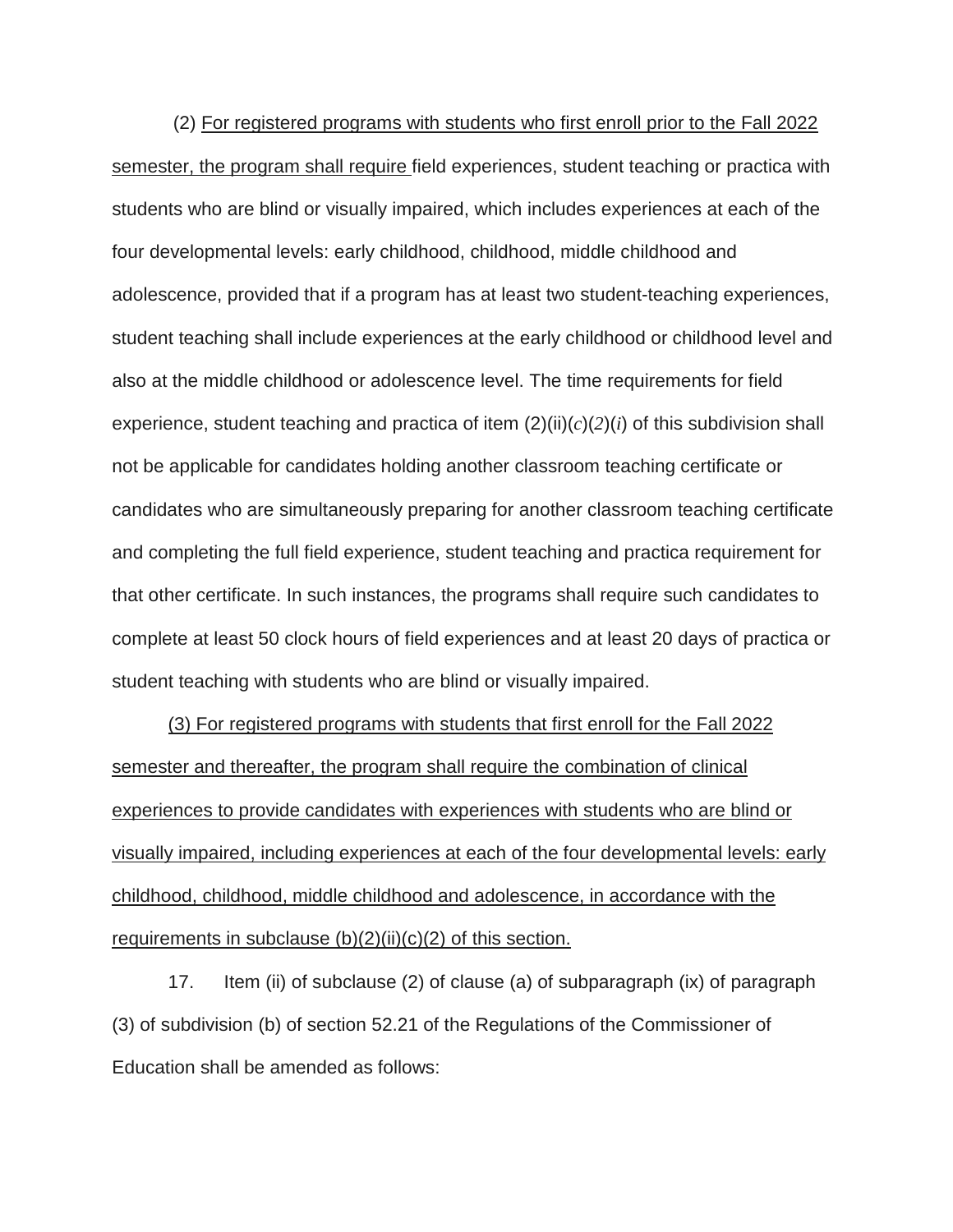(ii) supervised, on-campus clinical practica and off-campus, college-supervised clinical practica totaling at least 150 clock hours that include experiences with students with speech and language disabilities in early childhood, childhood, middle childhood, and adolescence. The off-campus practica shall include experiences in elementary and/or secondary schools. The time requirements for field experience, student teaching and practica of [item] subclause (2)(ii)(*c*)(*2*)[(*i*)] of this subdivision shall not be applicable.

18. Subclause (2) of clause (b) of subparagraph (x) of paragraph (3) of subdivision (b) of section 52.21 of the Regulations of the Commissioner of Education shall be amended as follows and a new subclause (3) shall be added to clause (b) as follows:

(2) For registered programs with students who first enroll prior to the Fall 2022 semester, the program shall require field experiences and student teaching with students learning English as a [second] new language in both elementary and secondary schools. The time requirements for field experience, student teaching and practica of item  $(2)(ii)(c)(2)(i)$  of this subdivision shall not be applicable for candidates holding another classroom teaching certificate or candidates who are simultaneously preparing for another classroom teaching certificate and completing the full field experience, student teaching and practica requirement for that other certificate. In such instances, the programs shall require such candidates to complete at least 50 clock hours of field experiences with students learning English as a second language; and practica or student teaching with students learning English as a second language in both elementary and secondary schools totaling at least 20 days.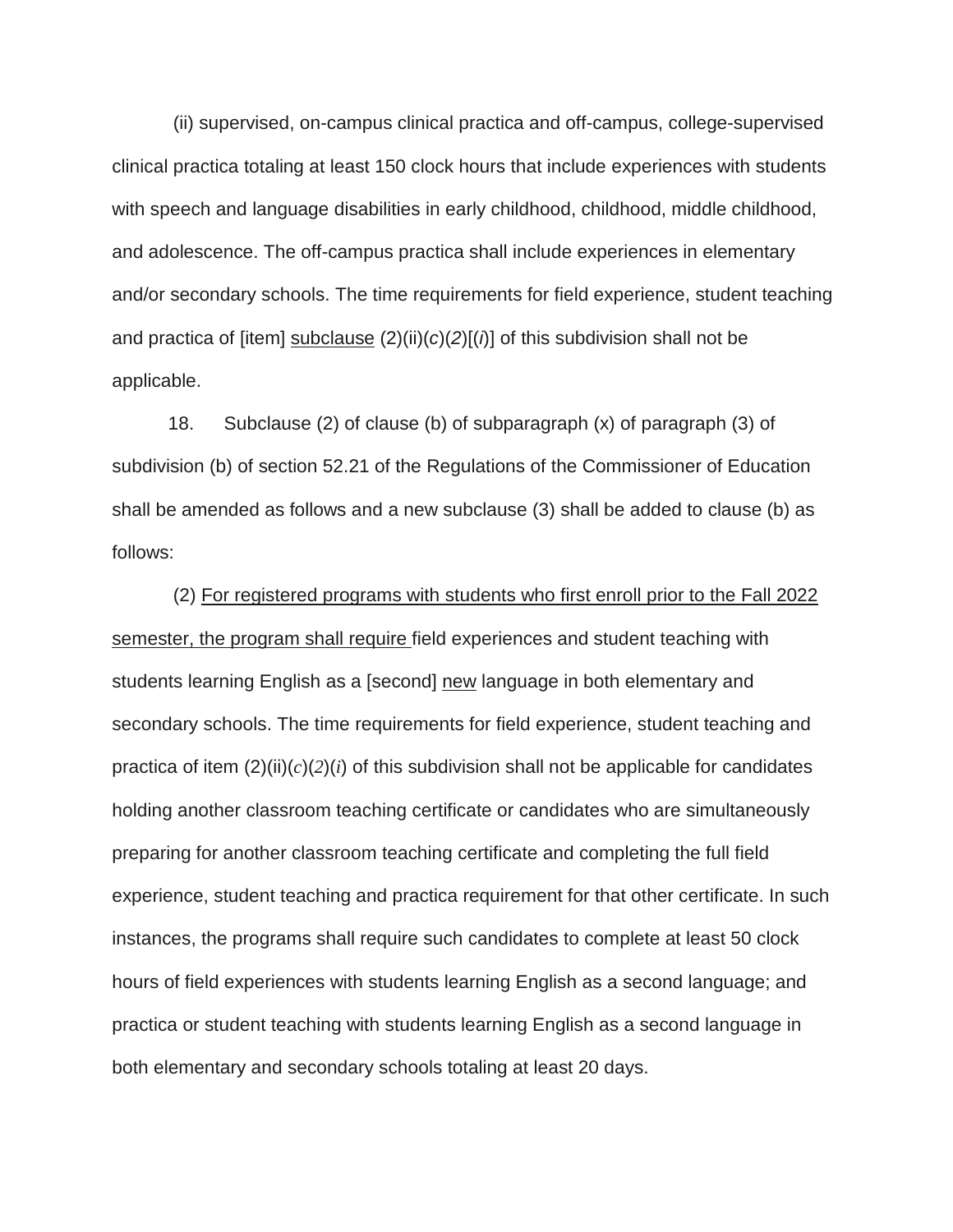(3) For registered programs with students that first enroll for the Fall 2022 semester and thereafter, the program shall require the combination of clinical experiences to provide candidates with experiences with students learning English as a new language in both elementary and secondary schools, in accordance with the requirements in subclause  $(b)(2)(ii)(c)(2)$  of this section.

19. Subclause (2) of clause (b) of subparagraph (xi) of paragraph (3) of subdivision (b) of section 52.21 of the Regulations of the Commissioner of Education shall be amended as follows:

(2) for the literacy certificate (birth through grade 6), at least 50 clock hours of college-supervised practica in teaching literacy to students at both the early childhood and childhood levels; and for the literacy certificate (grades 5 through 12), at least 50 clock hours of college-supervised practica in teaching literacy to students at both the middle childhood and adolescent levels. The time requirements for field experience, student teaching and practica of [item] subclause (2)(ii)(*c*)(*2*)[(*i*)] of this subdivision shall not be applicable.

20. Subclause (2) of clause (b) of subparagraph (xii) of paragraph (3) of subdivision (b) of section 52.21 of the Regulations of the Commissioner of Education shall be amended as follows and a new subclause (3) shall be added to clause (b) as follows:

(2) For registered programs with students that first enroll students prior to the Fall 2022 semester, the program shall require field experiences in both elementary and secondary schools and student-teaching experiences at two different grade levels with at last one student-teaching experience in grades 10, 11 and/or 12 for programs with at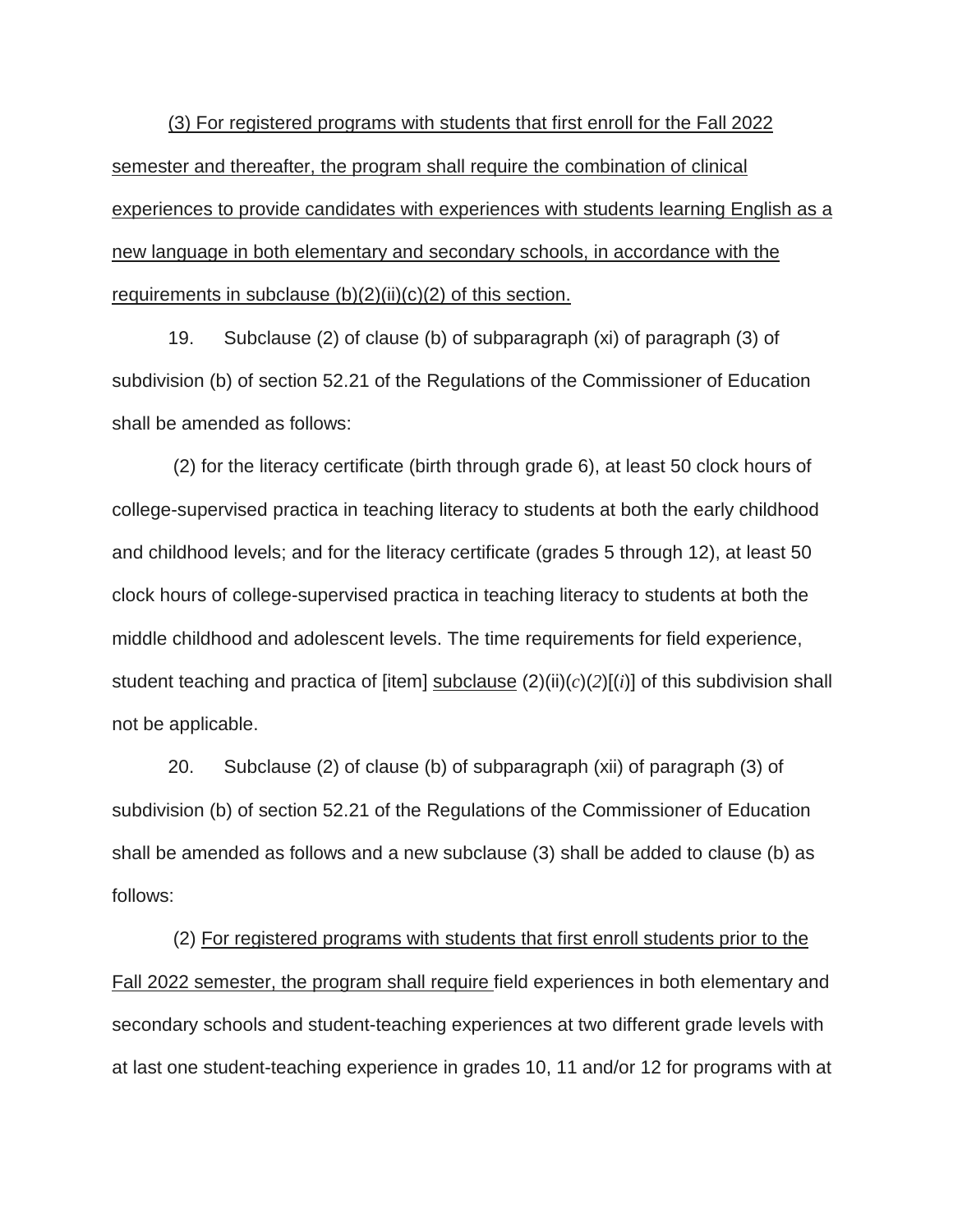least two student-teaching experiences. For programs with one student-teaching experience, combined field experiences and student teaching at two different grade levels with one student-teaching experience in grades 10, 11 and/or 12. The time requirements for field experience, student teaching and practica of item (2)(ii)(*c*)(*2*)(*i*) of this subdivision shall not be applicable for candidates holding another classroom teaching certificate or candidates who are simultaneously preparing for another classroom teaching certificate and completing the full field experience, student teaching and practica requirement for that other certificate. In such instances, the programs shall require such candidates to complete at least 50 clock hours of field experiences, practica, or student teaching in the career field in grades 10, 11 and/or 12.

(3) For registered programs with students who first enroll for the Fall 2022 semester and thereafter, the program shall require the combination of clinical experiences to provide candidates with experiences at two different grade levels, and shall require the student teaching experience to be in grades 10, 11 and/or 12, in accordance with the requirements in subclause  $(b)(2)(ii)(c)(2)$  of this section.

21. Subclause (2) of clause (b) of subparagraph (xiv) of paragraph (3) of subdivision (b) of section 52.21 of the Regulations of the Commissioner of Education shall be amended as follows and a new subclause (3) shall be added to clause (b) as follows:

(2) For registered programs with students that first enroll prior to the Fall 2022 semester, the program shall require at least 100 clock hours of field experiences in elementary and secondary schools and at least two college-supervised practica of at least 20 days each in elementary and secondary schools.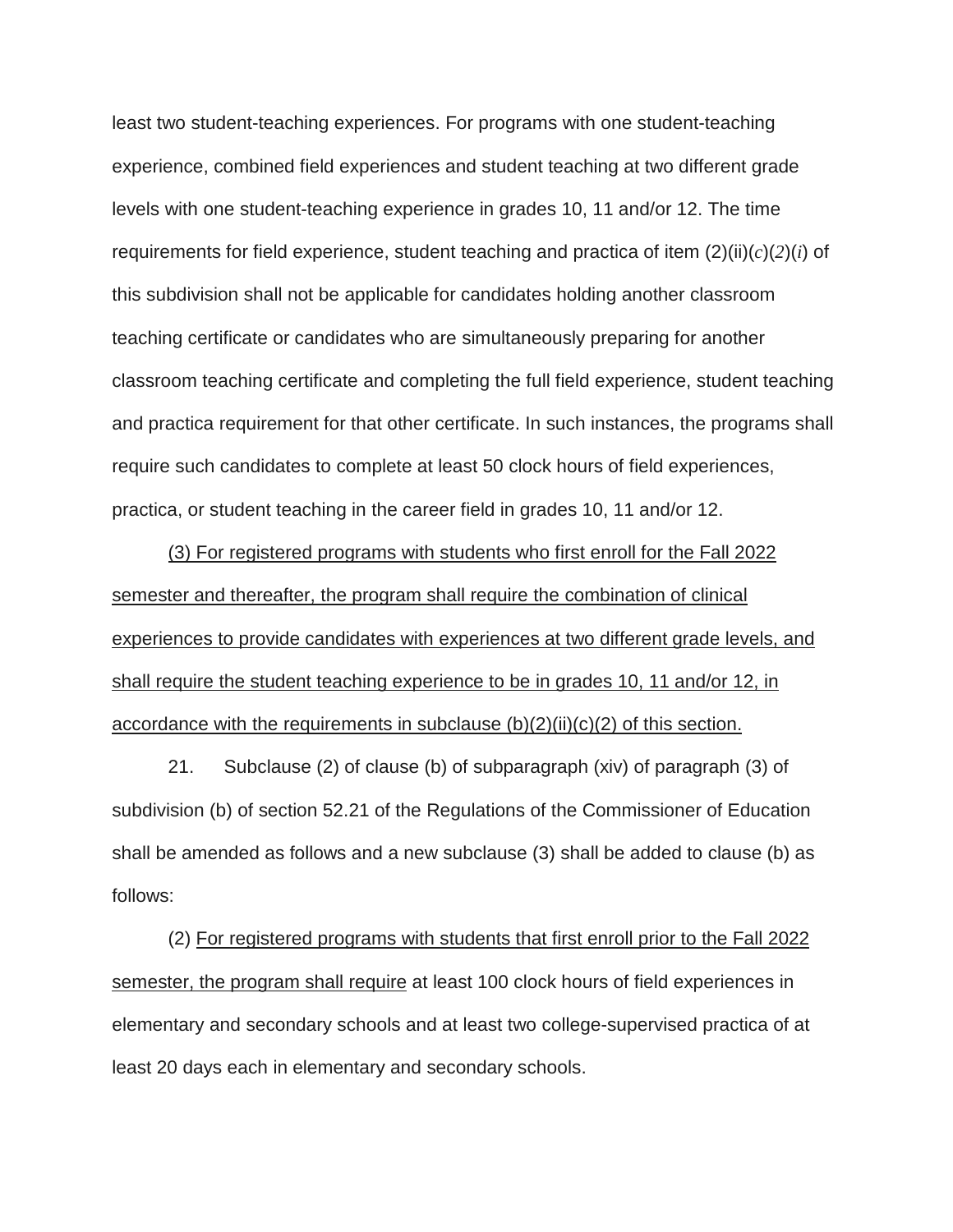(3) For registered programs with students who first enroll for the Fall 2022 semester and thereafter, the program shall require the combination of clinical experiences to provide candidates with experiences in both elementary and secondary schools, in accordance with the requirements in subclause  $(b)(2)(ii)(c)(2)$  of this section, and shall require at least two full-time practica of at least seven weeks each in elementary and secondary schools.

22. Subclause (2) of clause (b) of subparagraph (xv) of paragraph (3) of subdivision (b) of section 52.21 of the Regulations of the Commissioner of Education shall be amended as follows and a new subclause (3) shall be added to clause (b) as follows:

(2) For registered programs with students who first enroll prior to the Fall 2022 semester, the program shall require at least 100 clock hours of field experiences in elementary and secondary schools and at least two college-supervised practica of at least 20 days each in elementary and secondary schools. The time requirements for field experience, student teaching and practica of item (2)(ii)(*c*)(*2*)(*i*) of this subdivision shall not be applicable for candidates holding another classroom teaching certificate or candidates who are simultaneously preparing for another classroom teaching certificate and completing the full field experience, student teaching and practica requirement for that other certificate. In such instances, the programs shall require such candidates to complete at least the equivalent of 50 hours of field experiences or practica in elementary and/or secondary schools.

(3) For registered programs with students who first enroll for the Fall 2022 semester and thereafter, the program shall require the combination of clinical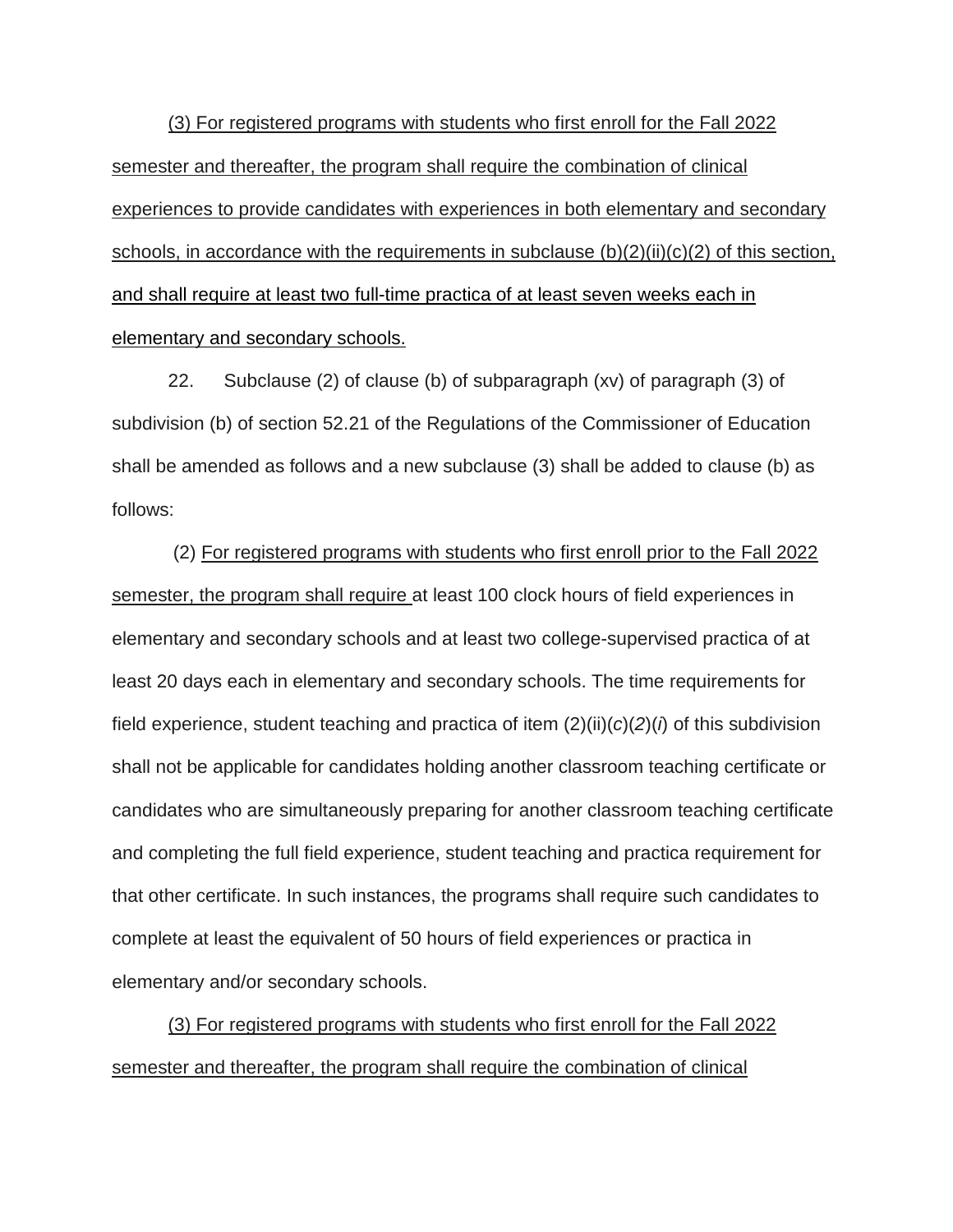experiences to provide candidates with experiences in elementary and secondary schools, in accordance with the requirements in subclause  $(b)(2)(ii)(c)(2)$  of this section.

23. Clause (b) of subparagraph (v) of paragraph (2) of subdivision (a) of section 80-3.7 of the Regulations of the Commissioner of Education shall be amended as follows:

(b) Teaching experience.

(1) Candidates who apply for a certificate prior to September 1, 2026 [The candidate] shall satisfactorily complete 40 school days in a college-supervised student teaching experience or as an employed teacher.

(2) Candidates who apply for a certificate on or after September 1, 2026 shall satisfactorily complete 14 weeks of full-time college-supervised student teaching, as defined in section 52.21 (b)(2)(ii)(c)(2) of this Title, or 70 full-time school days or 140 at least half-time school days as a paid, employed teacher, provided that such paid employment experience must include at least one continuous period of no fewer than 35 days.

(3) For a candidate applying for a first certificate, [such] the experience prescribed in subclauses (1) or (2) of this subdivision must be in a school at one or more of the grade levels within the range of grades covered by the certificate and must be in the subject area of the certificate title sought by the candidate. For other candidates, such experience must be in a school offering instruction in any grade, prekindergarten through grade 12. For experience as an employed teacher, the candidate shall submit a statement verifying the period of employment from the employing school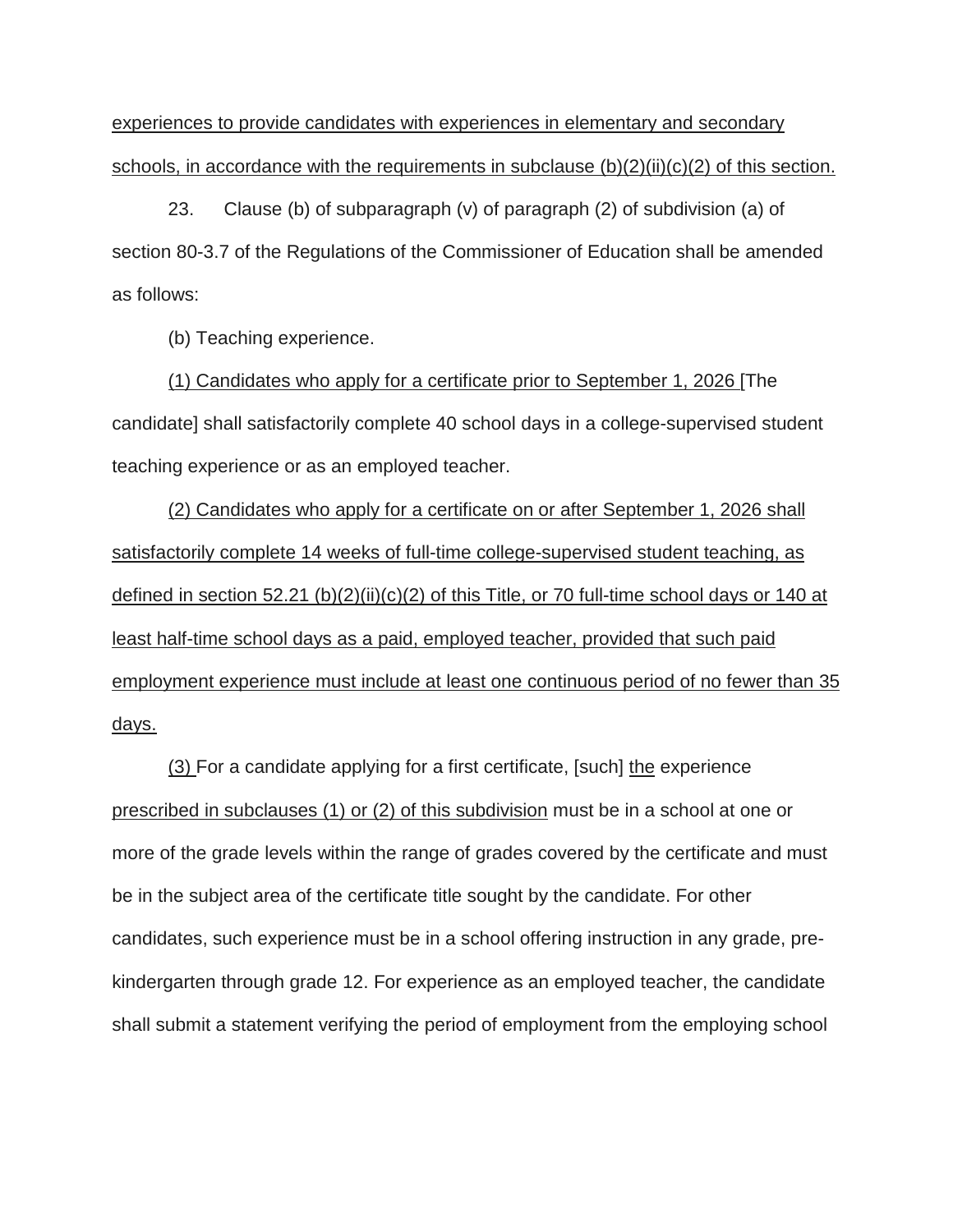district administrator in the case of a public school and the appropriate school administrator in the case of a nonpublic school.

24. Subclause (2) of clause (b) of subparagraph (iv) of paragraph (3) of subdivision (a) Section 80-3.7 of the Regulations of the Commissioner of Education shall be amended as follows:

(2) Teaching experience.

(i) [The candidate] Candidates who apply for a certificate prior to September 1, 2026 shall satisfactorily complete 40 school days in a college-supervised student teaching experience or as an employed teacher. In addition, the candidate shall satisfactorily complete a college-supervised practicum, as defined in section 52.21(b)(2) of this Title, of 50 clock hours in teaching literacy to students, at developmental levels appropriate to the certificate sought. For candidates who apply for both certificate titles, literacy (birth-grade 6) and literacy (grades 5-12), the 50-clock hour practicum shall include 25 clock hours of teaching students (birth- grade 6) and 25 clock hours of teaching students (grades 5-12). One year of paid, satisfactory, full-time experience as a literacy teacher on the elementary and/or secondary level may be accepted in lieu of the college-supervised practicum in literacy when such experience is verified by the employing school district administrator. To satisfy this requirement, any experience as a literary teacher in a New York State public school must be in accordance with the commissioner's regulations.

(ii) For candidates applying for certificate on or after September 1, 2026, the candidate shall satisfactorily complete 14 weeks of full time college-supervised student teaching, as defined in section 52.21(b)(2) of this Title, or 70 full-time school days or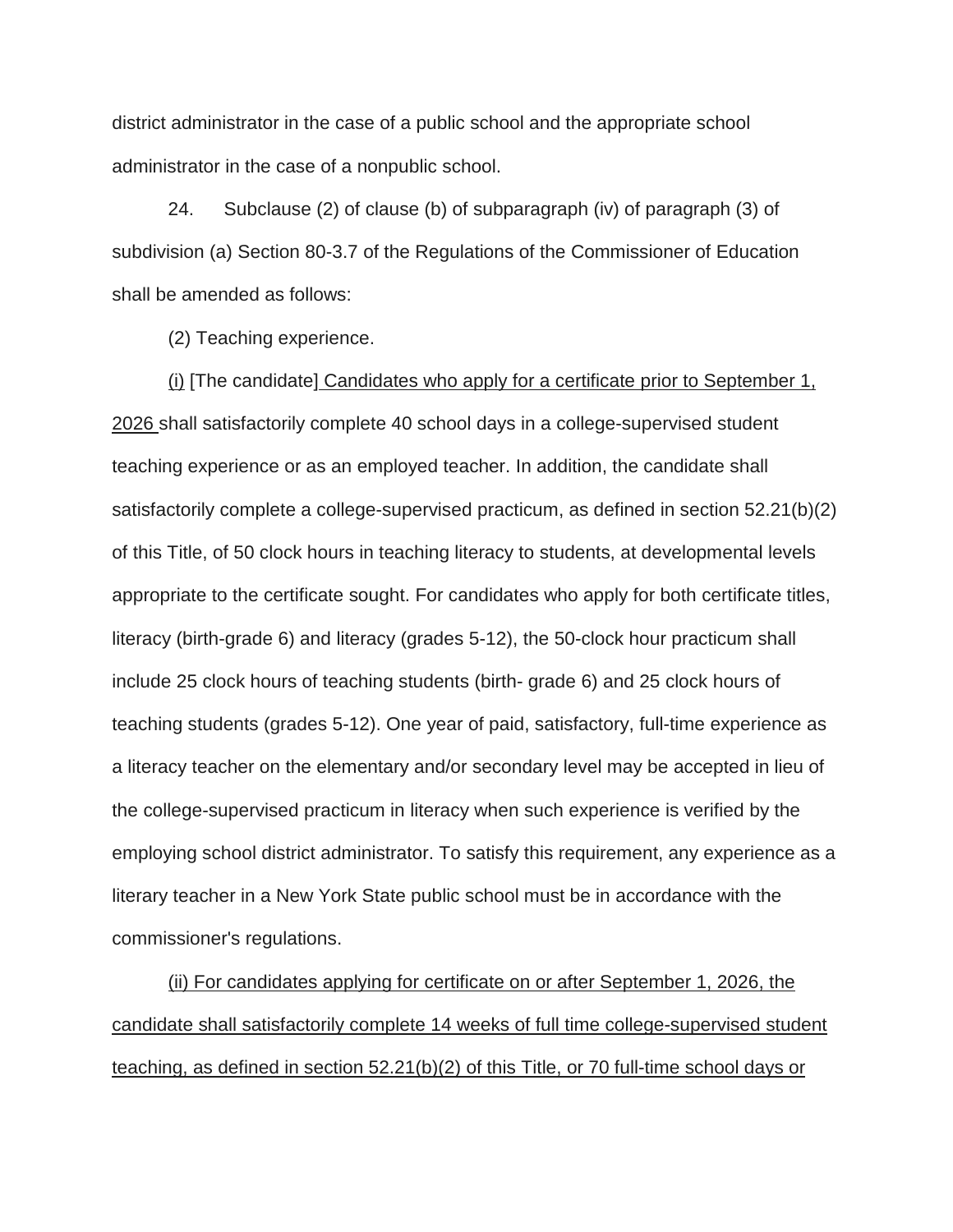140 at least half-time school days as a paid, employed teacher; provided that such paid employment experience must include at least one continuous period of no fewer than 35 days. In addition, the candidate shall satisfactorily complete a practicum, as defined in section 52.21(b)(2) of this Title, of at least 50 clock hours in teaching literacy to students, at developmental levels appropriate to the certificate sought. For candidates who apply for both certificate titles, literacy (birth-grade 6) and literacy (grades 5-12), the 50-clock hour practicum shall include 25 clock hours of teaching students birthgrade 6 and 25 clock hours of teaching students grades 5-12. One year of paid, satisfactory, full-time experience as a literacy teacher at the elementary and/or secondary level may be accepted in lieu of the practicum in literacy when such experience is verified by the employing school district administrator. To satisfy this requirement, any experience as a literacy teacher in a New York State public school must be in accordance with the Commissioner's regulations.

25. Subclause (2) of clause (b) of subparagraph (xi) of paragraph (3) of subdivision (a) of section 80-3.7 of the Regulations of the Commissioner of Education shall be amended as follows and a new subclause (3) is added to clause (b) to read as follows:

26. Subclause (2) of clause (b) of subparagraph (xii) of paragraph (3) of section 80-3.7 of the Regulations of the Commissioner of Education shall be amended and a new subclause (3) is added to clause (b) to read as follows:

(2) Practicum. [The] For candidates applying for a certificate prior to September 1, 2026, the candidate shall satisfactorily complete a college-supervised practicum, as defined in section 52.21(b)(1) of this Title, providing library services, of 20 school days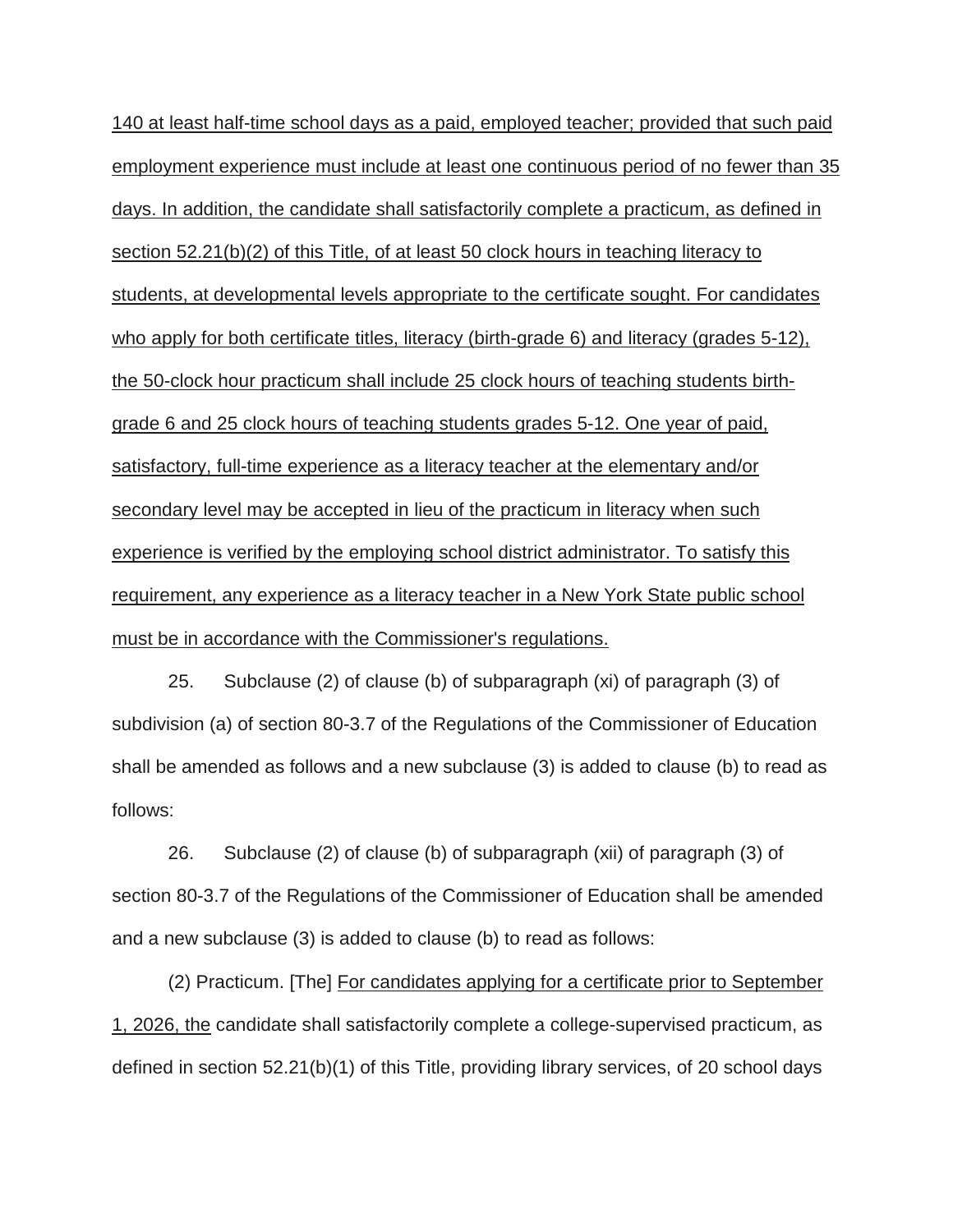in an elementary school and 20 school days in a secondary school. One year of paid, satisfactory, full-time experience as a library media specialist on the elementary and/or secondary level may be accepted in lieu of the college-supervised practicum in library media when such experience is verified by the employing school district administrator. To satisfy this requirement, any experience as a library media specialist in a New York State public school must be in accordance with the commissioner's regulations.

(3) Clinical experience. For candidates applying for a certificate on or after September 1, 2026, the candidate shall satisfactorily complete a practicum, as defined in section 52.21(b)(2) of this Title, providing library services, of 7 weeks full-time in an elementary school and 7 weeks full-time in a secondary school. One year of paid, satisfactory, full-time experience as a library media specialist on the elementary and/or secondary level may be accepted in lieu of the practicum in library services when such experience is verified by the employing school district administrator. To satisfy this requirement, any experience as a library media specialist in a New York State public school must be in accordance with the commissioner's regulations.

27. Clause (b) of subparagraph (iii) of paragraph (2) of subdivision (b) of section 80-3.7 of the Regulations of the Commissioner of Education shall be amended as follows:

(b) Teaching experience.

(1) [The] For candidates applying for a certificate prior to September 1, 2026, the candidate shall satisfactorily complete 40 school days in a college-supervised student teaching experience or as an employed teacher. Such experience must be in a school at one or more of the grade levels within the range of grades covered by the certificate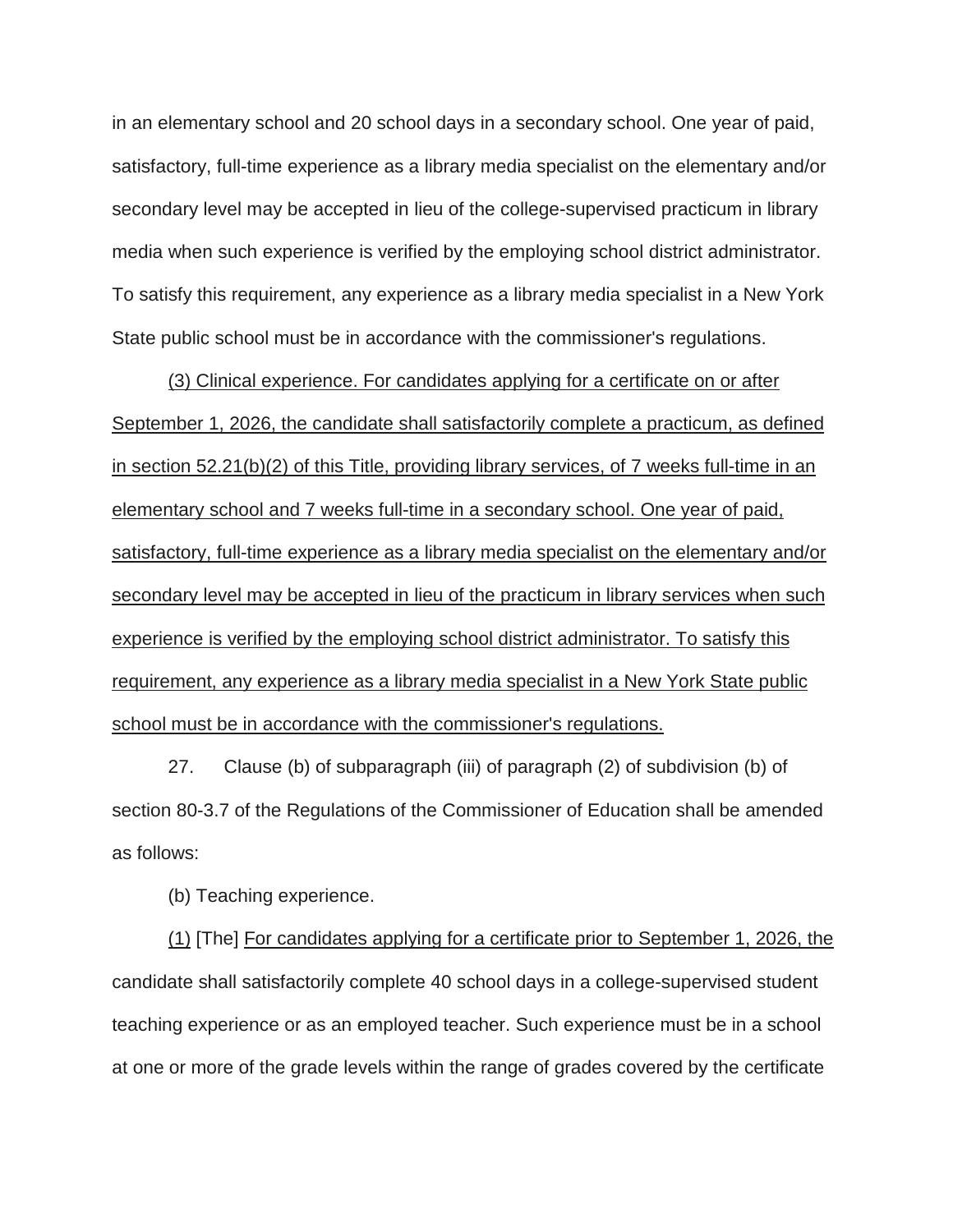sought and related to the subject area of the certificate sought. For experience as an employed teacher, the candidate shall submit a statement verifying the period of employment from the employing school district administrator in the case of a public school and the appropriate school administrator in the case of a nonpublic school.

(2) For candidates who apply for a certificate on or after September 1, 2026, the candidate shall satisfactorily complete 14 weeks, full time, in a college-supervised student teaching experience, as defined in section 52.21(b) of this Title, or 70 full-time school days or 140 at least half-time school days as a paid, employed teacher, provided that such paid employment experience must include at least one continuous period of no fewer than 35 days. Such experience must be in a school at one or more of the grade levels within the range of grades covered by the certificate sought and related to the subject area of the certificate sought. For experience as an employed teacher, the candidate shall submit a statement verifying the period of employment from the employing school district administrator in the case of a public school and the appropriate school administrator in the case of a nonpublic school.

28. Clause (b) of subparagraph (iii) of paragraph (3) of subdivision (b) of Section 80-3.7 of the Regulations of the Commissioner of Education shall be amended as follows:

(b) Teaching experience.

(1) [The] For candidates applying for a certificate prior to September 1, 2026, the candidate shall satisfactorily complete 40 school days in a college-supervised student teaching experience or as an employed teacher. Such experience must be in a school at one or more of the grade levels within the range of grades covered by the certificate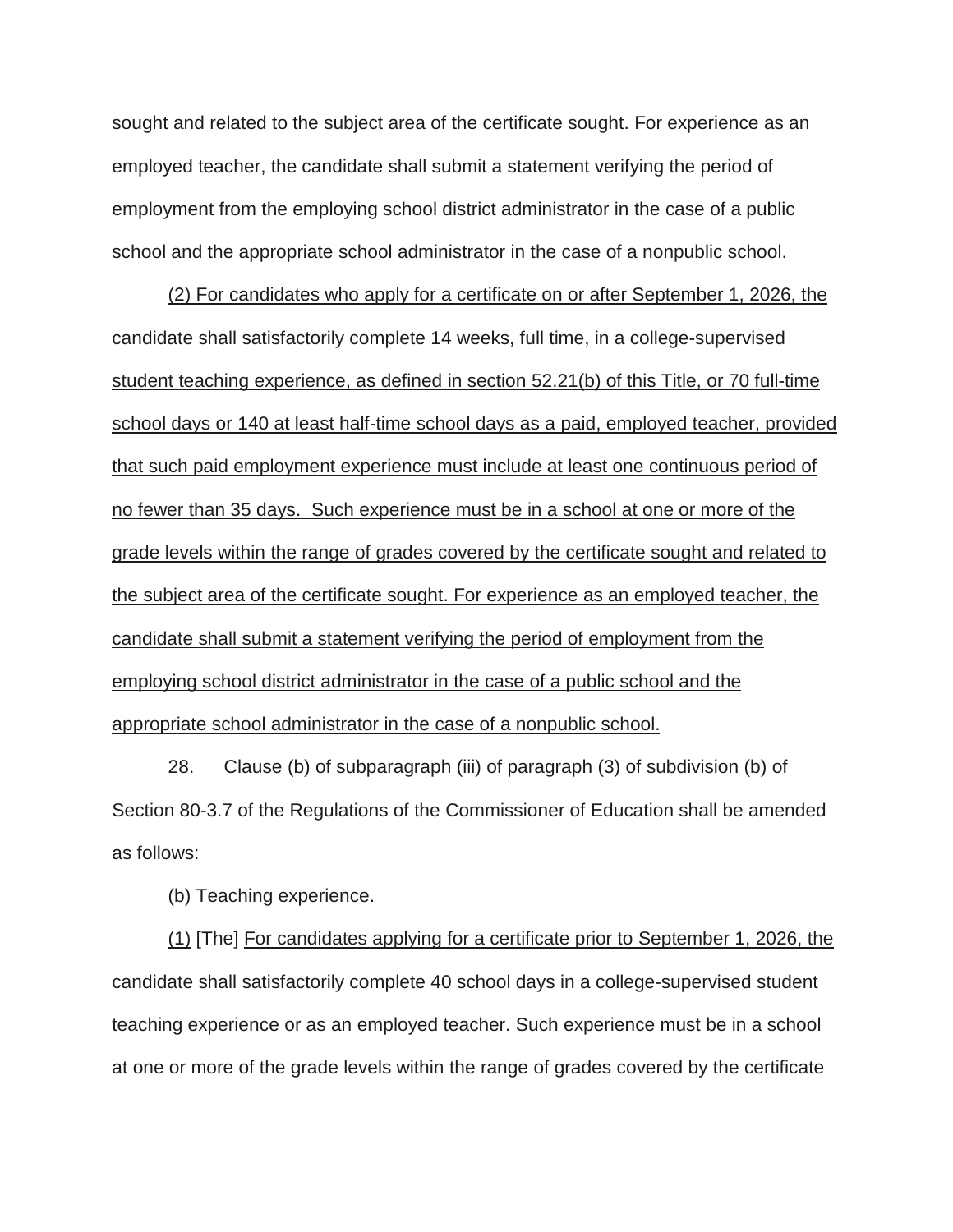sought and related to the subject area of the certificate sought. For experience as an employed teacher, the candidate shall submit a statement verifying the period of employment from the employing school district administrator in the case of a public school and the appropriate school administrator in the case of a nonpublic school.

(2) For candidates applying for a certificate on or after September 1, 2026, the candidate shall satisfactorily complete 14 weeks, full time, in a college-supervised student teaching experience, as defined in section 52.21(b) of this Title, or 70 full-time school days or 140 at least half-time school days as a paid, employed teacher, provided that such paid employment experience must include at least one continuous period of no fewer than 35 days. Such experience must be in a school at one or more of the grade levels within the range of grades covered by the certificate sought and related to the subject area of the certificate sought. For experience as an employed teacher, the candidate shall submit a statement verifying the period of employment from the employing school district administrator in the case of a public school and the appropriate school administrator in the case of a nonpublic school.

29. Clause (b) of subparagraph (iv) of paragraph (4) of subdivision (b) of section 80-3.7 of the Regulations of the Commissioner of Education shall be amended as follows:

(b) Teaching experience.

(1) [The] For candidates applying for a certificate prior to September 1, 2026, the candidate shall satisfactorily complete 40 school days in a college-supervised student teaching experience or as an employed teacher. Such experience must be in a school at one or more of the grade levels within the range of grades covered by the certificate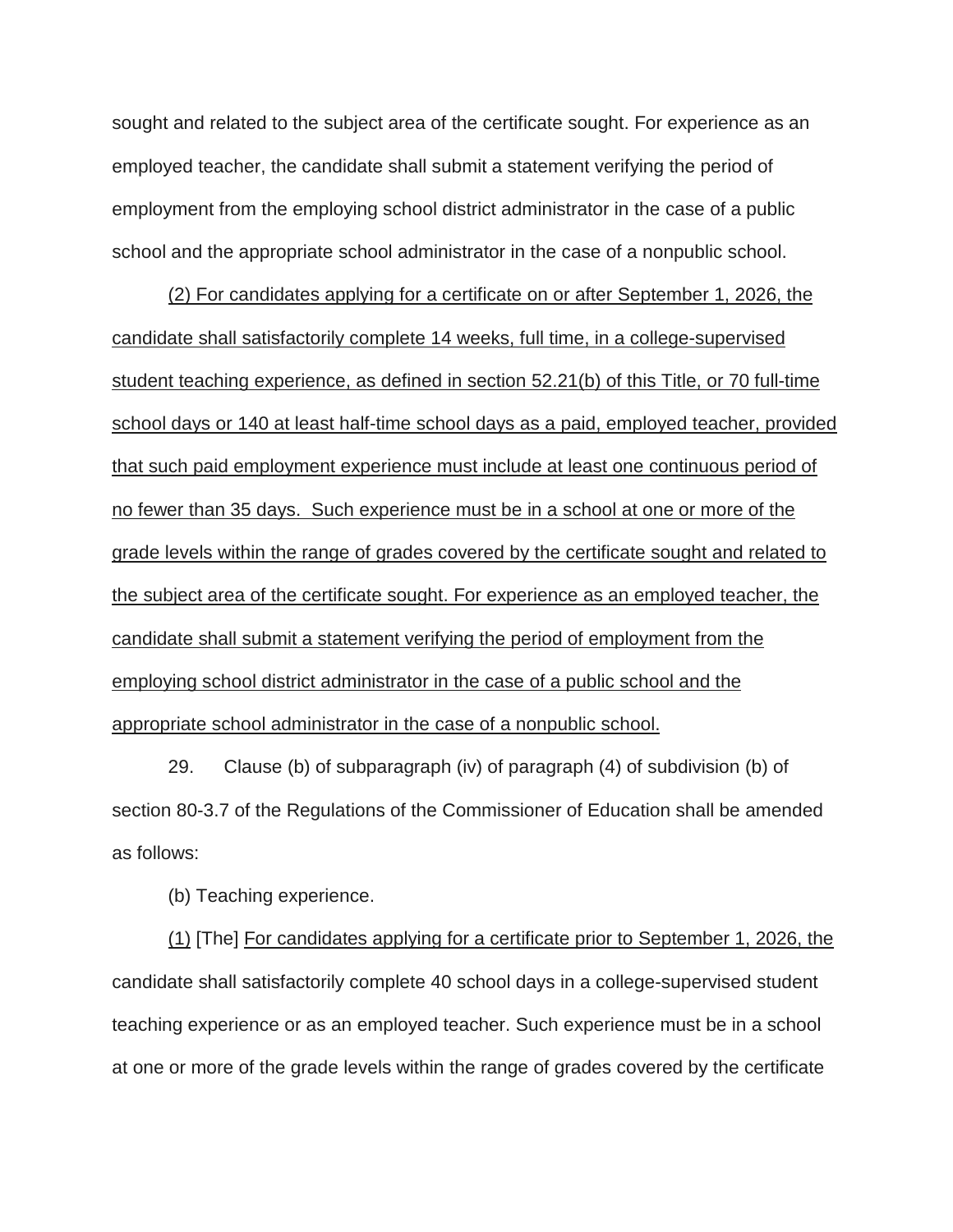sought and related to the subject area of the certificate sought. For experience as an employed teacher, the candidate shall submit a statement verifying the period of employment from the employing school district administrator in the case of a public school and the appropriate school administrator in the case of a nonpublic school.

(2) For candidates who apply for a certificate on or after September 1, 2026, the candidate shall satisfactorily complete 14 weeks of full time, college-supervised student teaching experience, as defined in section 52.21(b)(2) of this Title, or 70 full-time school days or 140 at least half-time school days as a paid, employed teacher, provided that such paid employment experience must include at least one continuous period of no fewer than 35 days. Such experience must be in a school at one or more of the grade levels within the range of grades covered by the certificate sought and related to the subject area of the certificate sought. For experience as an employed teacher, the candidate shall submit a statement verifying the period of employment from the employing school district administrator in the case of a public school and the appropriate school administrator in the case of a nonpublic school.

30. Clause (b) of subparagraph (iv) of paragraph (5) of subdivision (b) of section 80-3.7 of the Regulations of the Commissioner of Education shall be amended as follows:

(b) Teaching experience.

(1) [The] For candidates who apply for a certificate prior to September 1, 2026, the candidate shall satisfactorily complete 40 school days in a college-supervised student teaching experience or as an employed teacher. Such experience must be in a school at one or more of the grade levels within the range of grades covered by the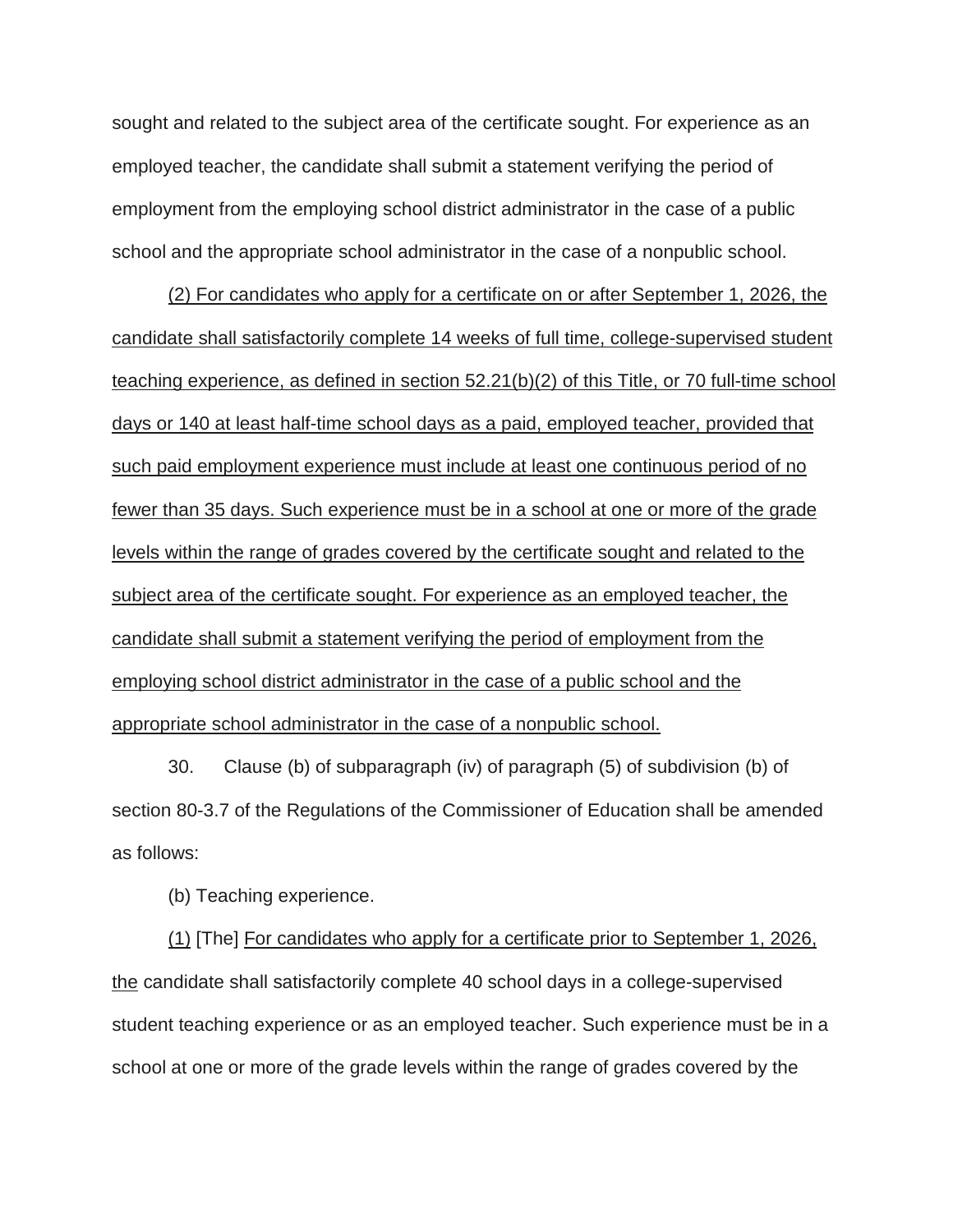certificate sought and related to the subject area of the certificate sought. For experience as an employed teacher, the candidate shall submit a statement verifying the period of employment from the employing school district administrator in the case of a public school and the appropriate school administrator in the case of a nonpublic school.

(2) For candidates who apply for a certificate on or after September 1, 2026, the candidate shall satisfactorily complete 14 weeks of full time, college-supervised student teaching experience, as defined in section 52.21(b)(2) of this Title, or 70 full-time school days or 140 at least half-time school days as a paid, employed teacher, provided that such paid employment experience must include at least one continuous period of no fewer than 35 days. Such experience must be in a school at one or more of the grade levels within the range of grades covered by the certificate sought and related to the subject area of the certificate sought. For experience as an employed teacher, the candidate shall submit a statement verifying the period of employment from the employing school district administrator in the case of a public school and the appropriate school administrator in the case of a nonpublic school.

31. Clause (b) of subparagraph (v) of paragraph (6) of subdivision (b) of section 80-3.7 of the Regulations of the Commissioner of Education shall be amended as follows:

(b) Teaching experience.

(1) [The] For candidates who apply for a certificate prior to September 1, 2026, the candidate shall satisfactorily complete 40 school days in a college-supervised student teaching experience or as an employed teacher. Such experience must be in a